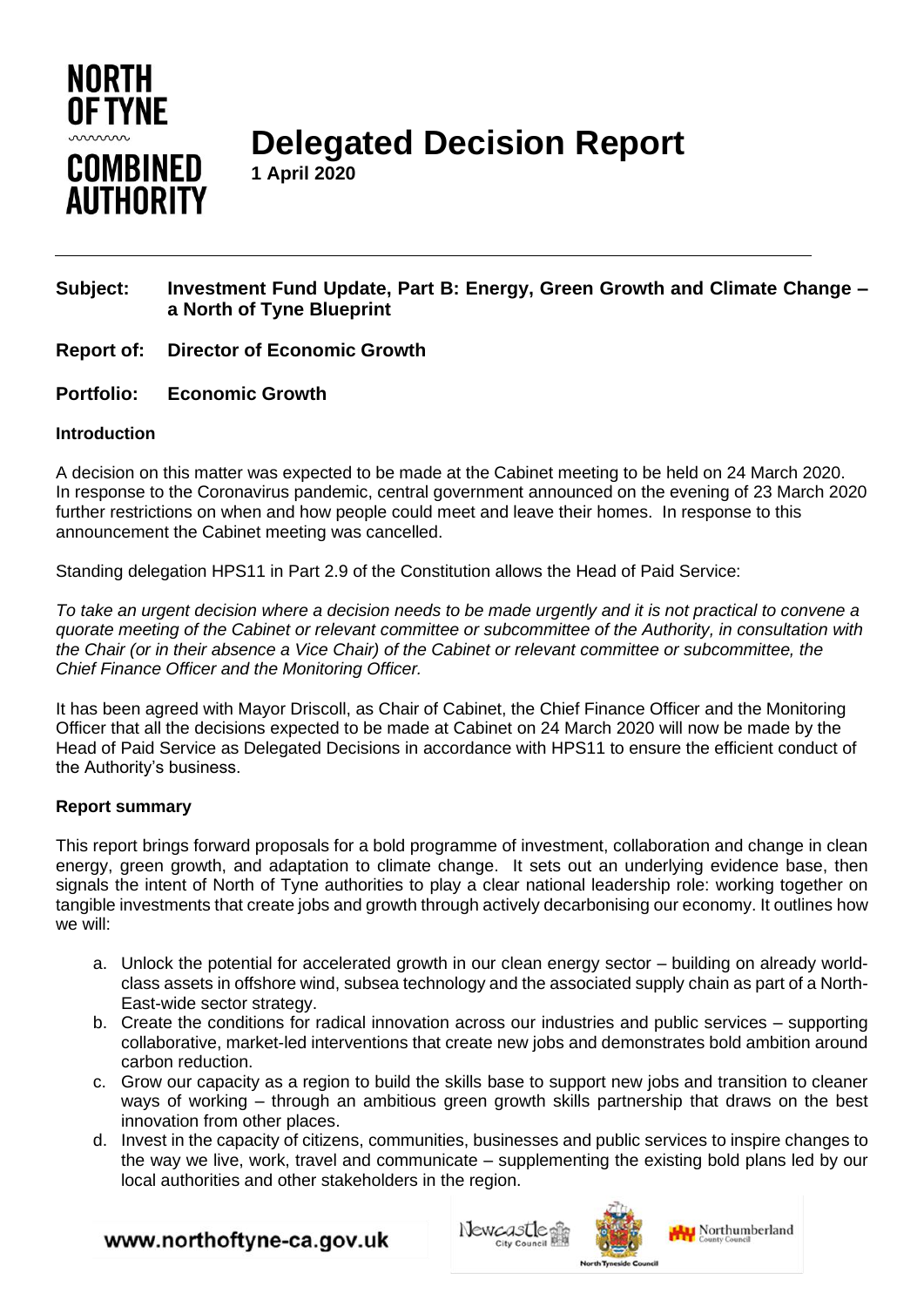The ways in which we propose to translate these ambitions into practice are outlined in the three appendices to this cover report. This includes a breakdown of each element of an indicative £24 million package of investment (up to 2023) that shows how, in partnership, we can create exemplar progress towards our regional, national and international climate goals. In sum:

- ➢ An in-principle £12m 'match and multiply' **Offshore Fund** focused on vital infrastructure support, supply chain innovation and support for cluster growth. The region has a clear pipeline of investable propositions and a good understanding of where NTCA investment would add value. We are in a position to begin bringing forward proposals within this Fund (such as investment outlined in appendix 4). The Fund proposition is outlined in Appendix 1.
- ➢ An in-principle £10m 'match and multiply' **Green New Deal Fund** designed to stimulate innovative models of good and sustainable job creation in areas where carbon reduction is needed most. We set out the framework in the attached appendix, and propose that NTCA commission specific, rapid work (from within the existing commissioning budget) to develop the Fund delivery mechanism and a clearer pipeline of early investments. This proposition is outlined in Appendix 2.
- ➢ An in-principle £2m **Green Growth Skills** programme targeted at upskilling, re-skilling and transition from traditional to 'green growth' industries. It is vital that our interventions add value within a complex landscape, so we will bring forward proposed mechanisms for delivery as part of our overall approach to 'skills for growth' – intended for June Cabinet.
- ➢ A commitment of £100k for further development work to establish an NTCA revolving **Carbon Reduction Fund**, and to set an ambition that this Fund will leverage over £10m of projects. The development work will include proposals for funding and delivery mechanisms to support bottom-up energy generation. The Fund would support zero carbon projects with a long-term return. Details are outlined in Appendix 3.
- ➢ Allocation of £100k to develop a pipeline of future interventions to support citizen, community and public sector engagement, which would be brought back to Cabinet in due course. This would enable NTCA to work with Local Authorities and other stakeholders to ensure it is adding value on issues relating to citizens and climate change. It would also be used to support additional work to develop further investment propositions with Government. This proposition is outlined in Appendix 3.

Climate change is a system wide challenge that will require funding and policy change that goes way beyond our current capabilities. But we can and should provide leadership now. We will use the investment potential and convening power of the Combined Authority to stimulate new markets, encourage business-led innovation, and leverage significant additional funding from the private sector and Government. We want to make things happen faster, at a bigger scale, and in a way that maximises local impact.

# **Recommendations**

The Head of Paid Service is recommended to:

- i. Note and endorse the 'North of Tyne Blueprint' for energy, green growth and climate change outlined in this report and its appendices;
- ii. Agree the recommendations itemised in Appendix 1, 2 and 3 which include headline Investment Fund commitments and proceed with delivery arrangements;
- iii. Agree the recommendations itemised in Appendix 4 relating to investment in North Bank of the Tyne. This Appendix is confidential by virtue of paragraph 3 of schedule 12A of the local Government Act 1972, information relating to the financial or business affairs of any particular person (including the authority holding that information).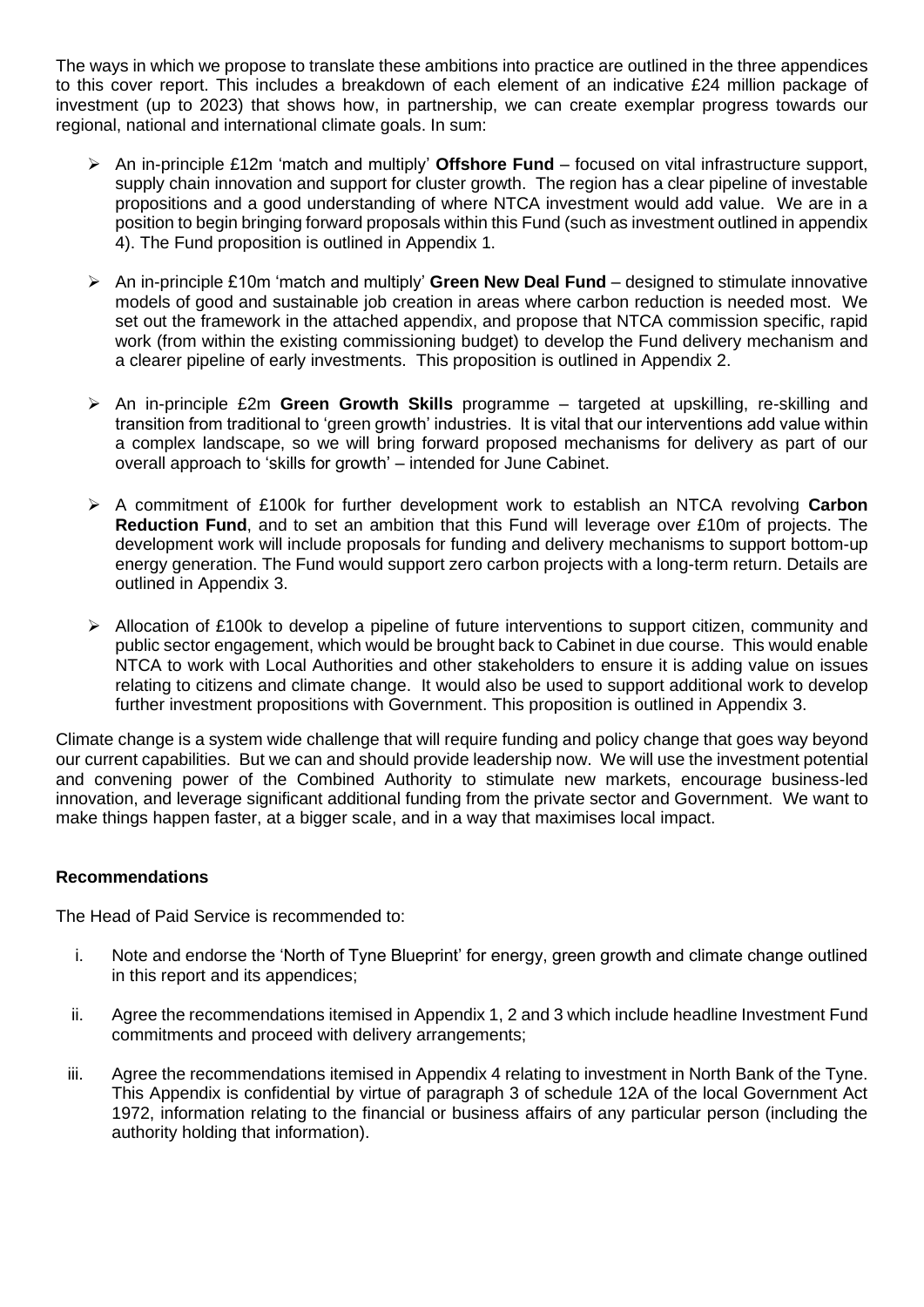# **1. Content and Background**

- 1.1 The case for investment to address climate change is global, urgent and now very much part of the political and media mainstream.
- 1.2 At a **global level**, there is wide acceptance as to the scale of the climate challenge and the need for a radical reduction in greenhouse gas emissions in order to mitigate its effects. The International Panel on Climate Change (IPCC) has evidenced a 1% global temperature rise above pre-industrial levels caused within the past 50 years; and estimates that global warming is likely to reach 1.5<sup>o</sup>C between 2030 and 2050 at the current rate. The Paris Agreement (2016) commits signatories to policies that keep warming well below 2°C and pursue efforts to limit temperature increase to 1.5°C this is the global framework within which national governments and bodies like the EU are developing their own policy frameworks.
- 1.3 At a **national level**, we have seen carbon reduction passed into law, with the UK Government committing to net-zero carbon emissions by 2050. This builds on the 2008 Climate Change Act and puts the UK in a strong global leadership position with regard to its regulatory and policy framework. Meeting this target requires emissions from homes, transport, farming and industry to be reduced completely or – where this is impossible – offset by removing  $CO<sub>2</sub>$  from the atmosphere (eg through tree planting or carbon capture technologies). We are in the early stages of translating this commitment into the scale of investment that will be needed to affect this transition country-wide.
- 1.4 At a **local level**, we are seeing responses from communities, cities, local authorities and regions in the shape of firm net-zero targets which typically range from 2030 to 2050, and in emerging investment and delivery plans. Several local authorities have brought forward operational plans to decarbonise their operations within a short timeframe, and we are seeing new approaches to sustainable energy, waste disposal and transport (in particular) emerge in response to the evidence base on emissions (which we outline for the region below).
- 1.5 The extent to which we can meet the climate challenge at each of the levels above will depend on a mix of **state, market and society** action – and a range of levers for change that go way beyond the ability of governments to 'deliver' on their own. The behavioural changes that will be required (from changing travel patterns to household energy use, for example) are daunting. But there are also opportunities to frame these changes as part of a positive transition to an economy that creates opportunity through green jobs, and which unlocks the potential of new forms of growth for those places that can be bold.

# **The Role of the Combined Authority**

- 1.6 Our response to climate change as a region must be system-wide spanning the public, private and social sectors, and using all of the levers we have to generate the scale of investment and collaboration that is needed.
- 1.7 Local Authorities are already responding with initiatives ranging from bottom-up citizen engagement to waste reduction, transport planning innovation, energy generation and investment in the region's considerable natural assets. For example:
	- North Tyneside is investing in  $CO<sub>2</sub>$  and NOX reduction across its bus fleet securing funding to retrofit 69 buses as part of a wider investment plan in climate emergency
	- Newcastle has launched a high-profile Taskforce and has led the way on bold measures to improve air quality in the city centre.
	- Northumberland has published plans for a 2030 net zero transition, and is investing in clean energy generation and planning substantial tree planting for sequestration.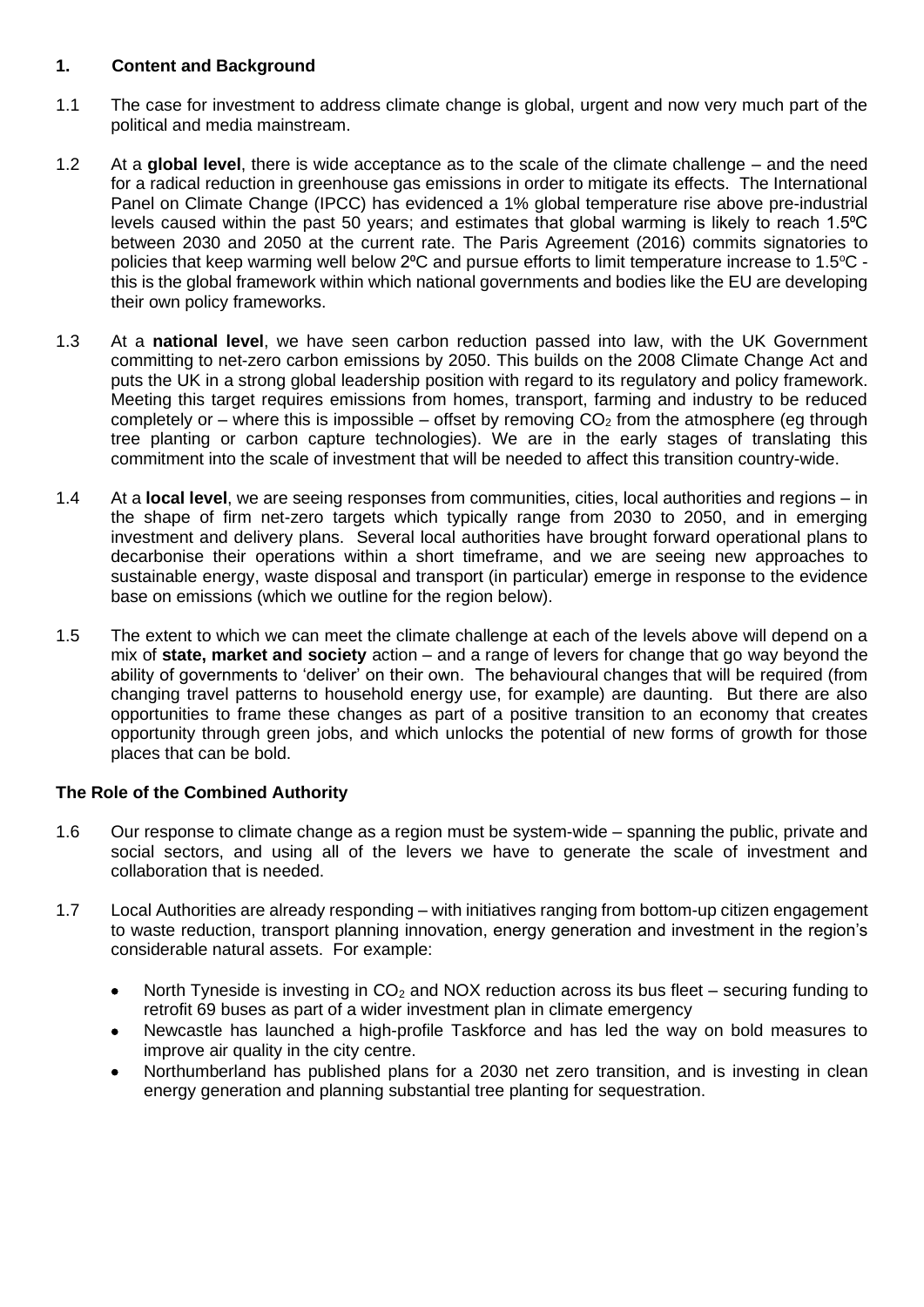1.8 Each Local Authority has also made carbon reduction commitments as per the table below:

| <b>Local Authority</b>                         | Target (s)                                                                                                                                                                                                                                                                                                  |
|------------------------------------------------|-------------------------------------------------------------------------------------------------------------------------------------------------------------------------------------------------------------------------------------------------------------------------------------------------------------|
| <b>Northumberland</b><br><b>County Council</b> | • Half Northumberland County Council carbon emissions from 2010<br>baseline by 2025. This is equivalent to $26,971$ tCO <sub>2</sub> e (latest 2017/18)<br>figures $tCO2e$ 36,347).<br>Northumberland county carbon neutral or net zero by 2030.<br>$\bullet$                                               |
| <b>Newcastle City</b><br><b>Council</b>        | Carbon neutral by 2030, taking into account both production and<br>$\bullet$<br>consumption emissions.<br>Power city with 100% clean energy by 2050.<br>$\bullet$                                                                                                                                           |
| <b>North Tyneside</b><br><b>Council</b>        | • Half Authority (2010/11 baseline) and Borough's (2005 baseline) carbon<br>footprint by 2023, four years ahead of the current target. This is<br>equivalent to Authority emissions of $14,977$ tCO <sub>2</sub> and Borough<br>emissions of 709ktCO <sub>2</sub> .<br>Carbon neutral by 2050.<br>$\bullet$ |

- 1.9 The Combined Authority can add real value to local authority efforts to address climate change. Not over-laying or duplicating local action, but functioning as an investor, partner, convening authority and a means of collaborating more effectively to add value and secure the additional investment and powers that the region needs. The mechanisms proposed in this paper would help accelerate changes already being led by local authorities and partners.
- 1.10 The North of Tyne Devolution Deal itself identifies energy as a sectoral strength for the North of Tyne area, with significant energy technology and low-carbon expertise centred around the Tyne North Bank and Blyth sites. In the North of Tyne Vision Statement, sustainable and low carbon futures is identified as an important priority in ensuring pride of place, ensuring the region is an environment where people want to live, work and visit. The Mayor's Manifesto has likewise made clean growth and climate change a high priority – citing both the economic and wider societal benefits of acting early and at scale.
- 1.11 We are also part of a wider network of institutions, systems and partnerships in the region. So, the NTCA will actively look for ways to collaborate with our LEP, our partners within NECA, across key public service institutions (such as the NHS) and with our partners in business, universities and civil society. We will work with Government through sector-specific partnerships (such as via the Industrial Strategy), and to develop collaborative plans for wider investment in those areas not provided for through the Devolution Deal.

# **2. The Evidence Base at a North of Tyne Level**

- 2.1 Cabinet has called for an evidence-based approach to its investment in relation to climate change. In this section we outline the available data from the Department of Business, Energy and Industrial Strategy (BEIS), which shows where the major emissions come from, and thus where the biggest carbon reduction gains are to be made.
- 2.2 Figure 1 (overleaf) shows the  $CO<sub>2</sub>$  emissions (within the influence of local authorities)<sup>1</sup> for the North of Tyne from 2005 to 2017. The data shows that emissions have significantly decreased over the last 12 years, with a decrease over the North of Tyne area of 38.5% (Northumberland 40.5%; North Tyneside 38.9%; Newcastle 35.0%). Despite this, there is still a long way to go to reach net zero targets.

<sup>&</sup>lt;sup>1</sup> BEIS provided a 'subset dataset' which represents the carbon emissions within the scope of influence of LAs. It excludes emissions LAs's don't have direct influence over such as aviation and emissions belonging to the LULUCF net emissions.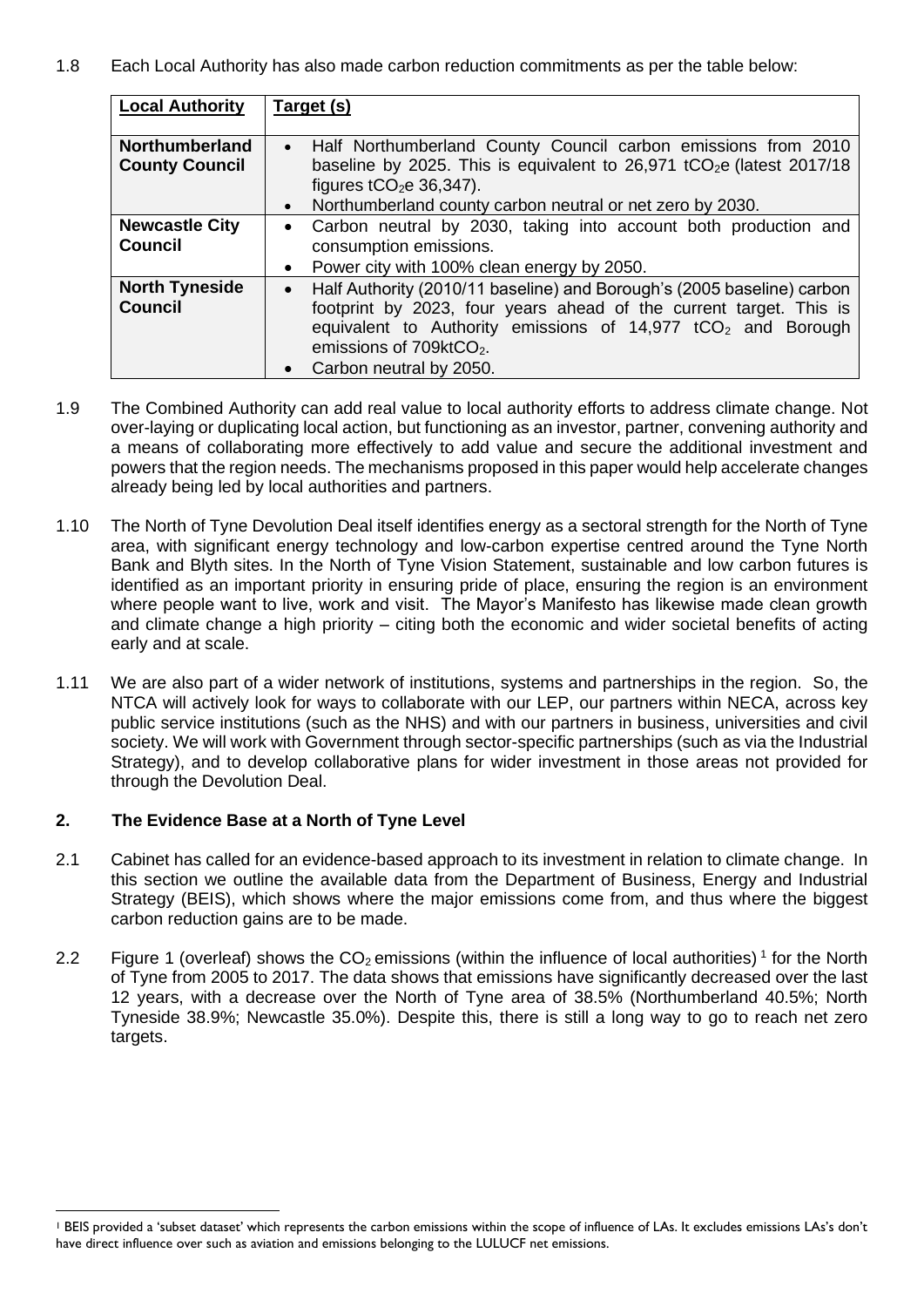

*Figure 1 CO2 emissions for North of Tyne from 2005 to 2017*

2.3 Figure 2 below shows the current source of carbon emissions – showing that in the North of Tyne area (as in other parts of the country), major emissions are split between transport, domestic and industrial/commercial settings (although it is worth noting that due to national data collection methods, the 'domestic gas' category also includes emissions from some SMEs).

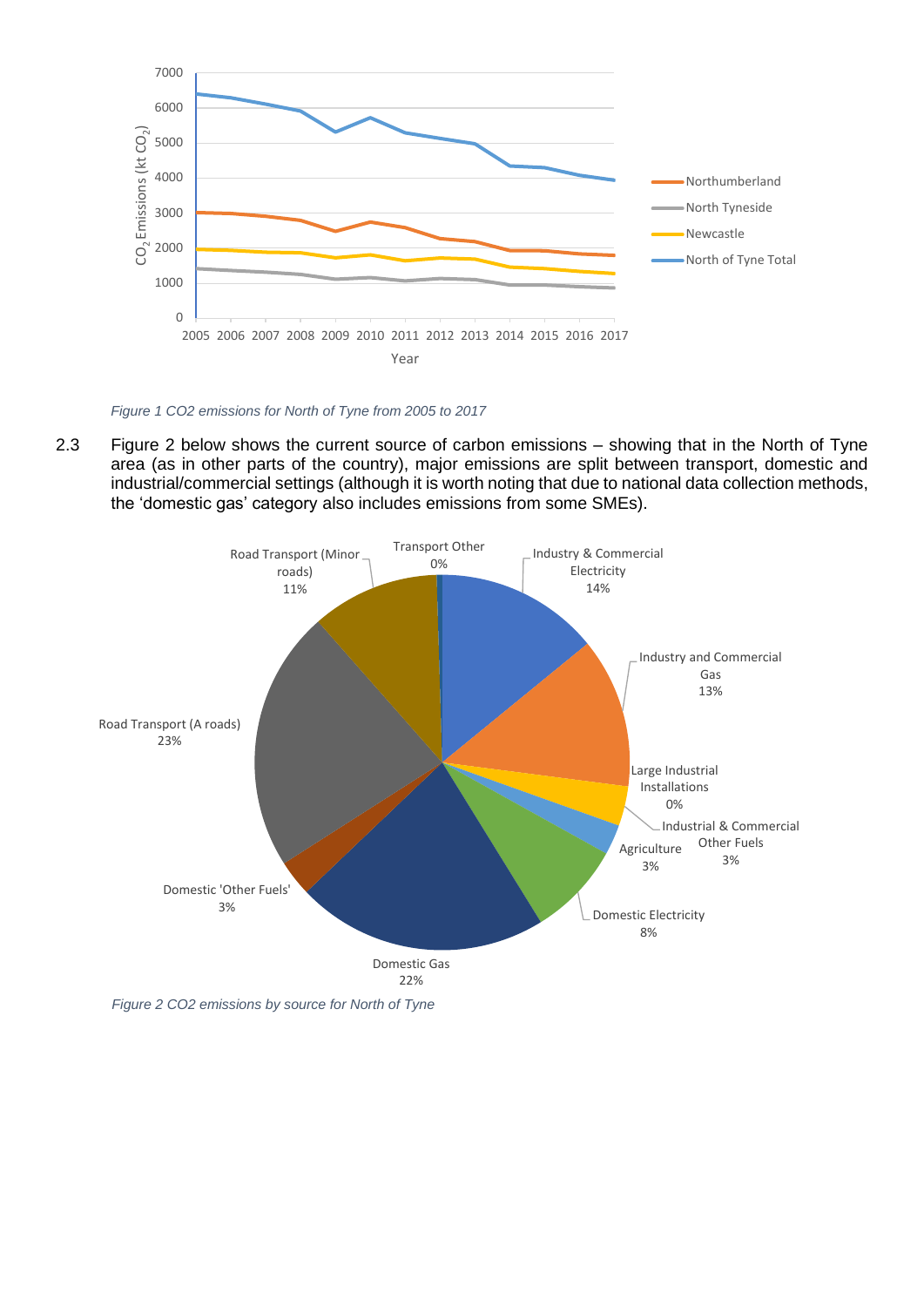

2.4 BEIS data shows in Figure 3 (above), in 2017, emissions are roughly even across all three categories. The graph shows that the biggest reduction in emissions has been from industrial and commercial (55% reduction since 2005). This is due to a combination of large industry (and public sector) taking steps to be more energy efficient, the electricity grid being nearly twice as 'clean' now compared to 2005 and some plant closures. There has also been a decrease in emissions for the domestic sector, with emission reductions of over a third since 2005 (36.6%). There has been very little progress in emission reductions for the transport sector (9.7% reduction over last 12 years and less than 1% since 2010). Figure 4 below sets this out in terms of real-term emissions, which illustrates in turn the areas where priority investments in carbon reduction will need to be made.



# **The Opportunity**

2.5 The carbon reduction challenge for the region is clear, but considerable economic modelling work has also been done on the scale of the 'clean growth' opportunity. The costs of transition (in industry, public services and for society) will be huge but are less than the costs of inaction. The payoff could be the generation of more sustainable jobs, energy, services and the development of innovative models of finance, investment and collaboration to facilitate them. Government estimates that the lowcarbon economy could grow by 11% per year between 2015 and 2030. To help unlock this potential, it has allocated over £3bn for 2015-21, covering investments in transport, energy, innovation, homes, businesses, industry, land use and waste. In addition: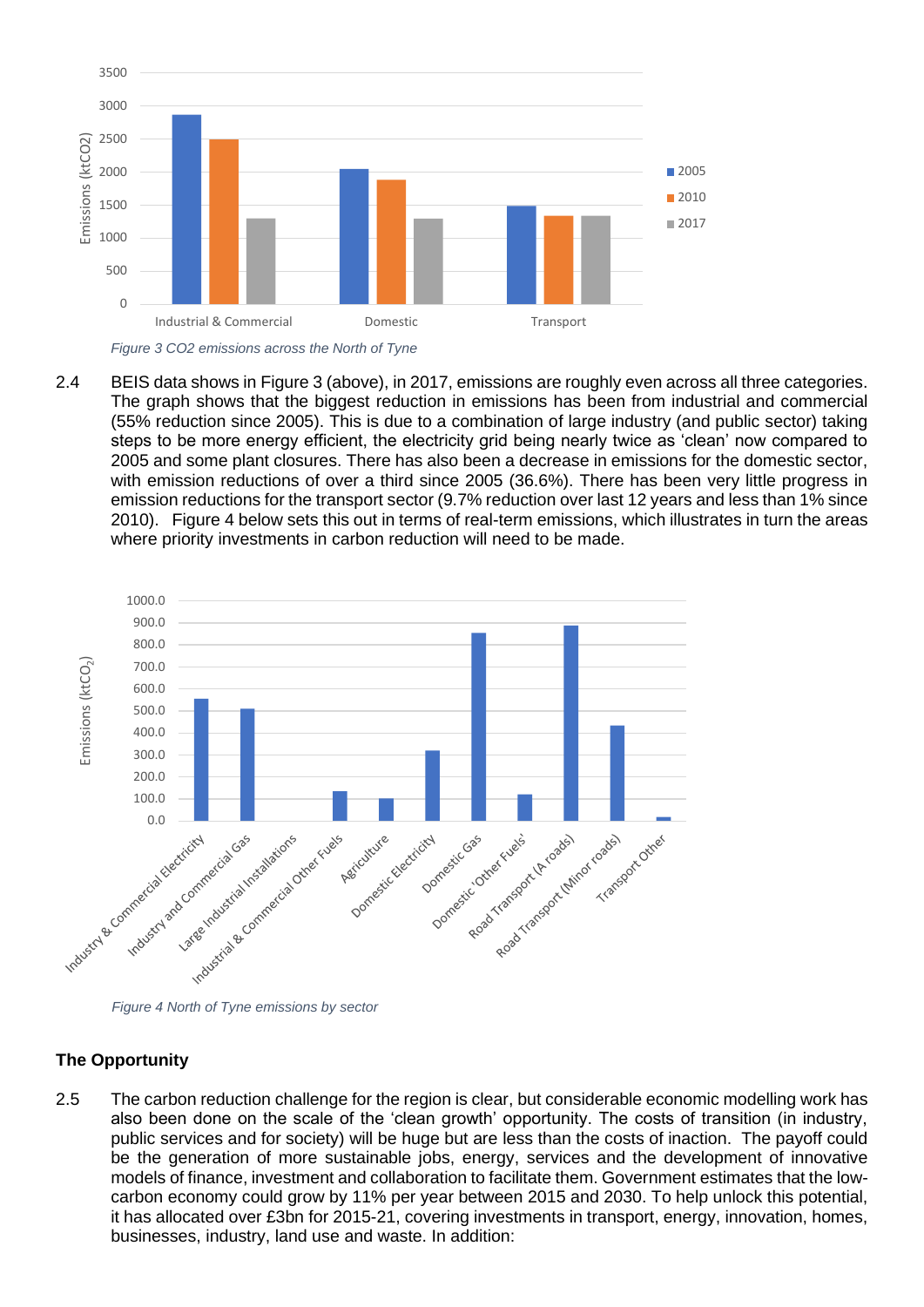- $\triangleright$  The Government's Clean Growth Strategy (2017) sets out a range of policies and interventions up to 2032 (including exploring 'green financing') which are designed to support zero carbon legislation. Local Industrial Strategies (LIS) – including the North East LIS which is under development – are prioritising clean growth as one of four 'grand challenges designed to incentivise future productivity.
- ➢ The 2019 Autumn Spending Review announced £30m to accelerate progress on decarbonisation schemes, and over £200m of investment on decarbonising bus services. This is likely to be substantially increased in the forthcoming Budget and Spending Reviews. The forthcoming National Infrastructure Strategy has signalled £100bn of future investment, including in clean energy, transport, industrial decarbonisation and carbon capture and storage. The NTCA will make the case to Government to devolve funding, to ensure that funding is deployed to the projects of greatest impact and to ensure that different projects – from infrastructure to transport to skills – are joined up.
- 2.6 The opportunity for the North East and indeed the North of England as a whole is also substantial. Green growth can provide high value, sustainable jobs across broad parts of the economy. These range from work in highly technical, specialist R&D fields, through to modern professional jobs providing engineering, economic and legal support to project developers; to construction and maintenance jobs as large assets are built and operated, as well as a significant installations sector driving the energy transition at a household and business level.
- 2.7 The Energise the North report identifies the potential for energy to increase GVA growth by up to £2.3 billion by 2050 and the 2019 Northern Powerhouse Energy and Clean Growth report signals the energy economy in the North to be worth £15 billion per year by 2050, supporting 100,000 green jobs.
- 2.8 There are also clear and proven co-benefits to health and wellbeing from a cleaner economy with studies ranging from the Marmot Review 10 Years On, to work by the Kings Fund and Health Foundation, which highlight for example that the NHS saves an estimated 0.42p for every £1 spent on retrofitting fuel poor homes. The return on investment in terms of better individual and population health, reduced downstream spending on public services and a more productive, healthy workforce are dramatic.
- 2.9 In the appendices we offer further details of the specific evidence base underpinning our proposed approach across offshore, green growth and climate change.

# **3. Our Approach**

- 3.1 This report (and appendices) bring forward an approach to clean energy, green growth and climate change engagement that spans the portfolios of the Combined Authority. What is needed are systemwide changes: as relevant to skills, inclusion and public service reform as they are to growth, housing and infrastructure investment. For the purposes of this report we are focusing on three areas in particular, which are:
	- ➢ Green Growth with Councillor Nick Forbes leading as the relevant portfolio holder
	- ➢ Offshore Wind with Councillor Peter Jackson leading as the relevant portfolio holder
	- ➢ Climate Emergency and Supporting Communities to Reduce Carbon Emissions with Mayor Driscoll as lead.
- 3.2 As the appendices will make clear, there are strong links with the Housing and Land portfolio, led by Mayor Norma Redfearn; the Employability & Inclusion portfolio, led by Councillor Joyce McCarty; the Economic Growth portfolio, led by Councillor Bruce Pickard; and the Education Improvement portfolio, led by Councillor Wayne Daley. We will endeavour to strengthen the cross-portfolio links, and ensure that we are responding to the climate imperative across the NTCA work programme.
- 3.3 It is intended that a separate report on Housing and Land will be brought forward shortly, including plans for sustainable housing which is climate ready 'by design', and further development work on the proposed funding mechanisms for retrofit developed in partnership with Homes England.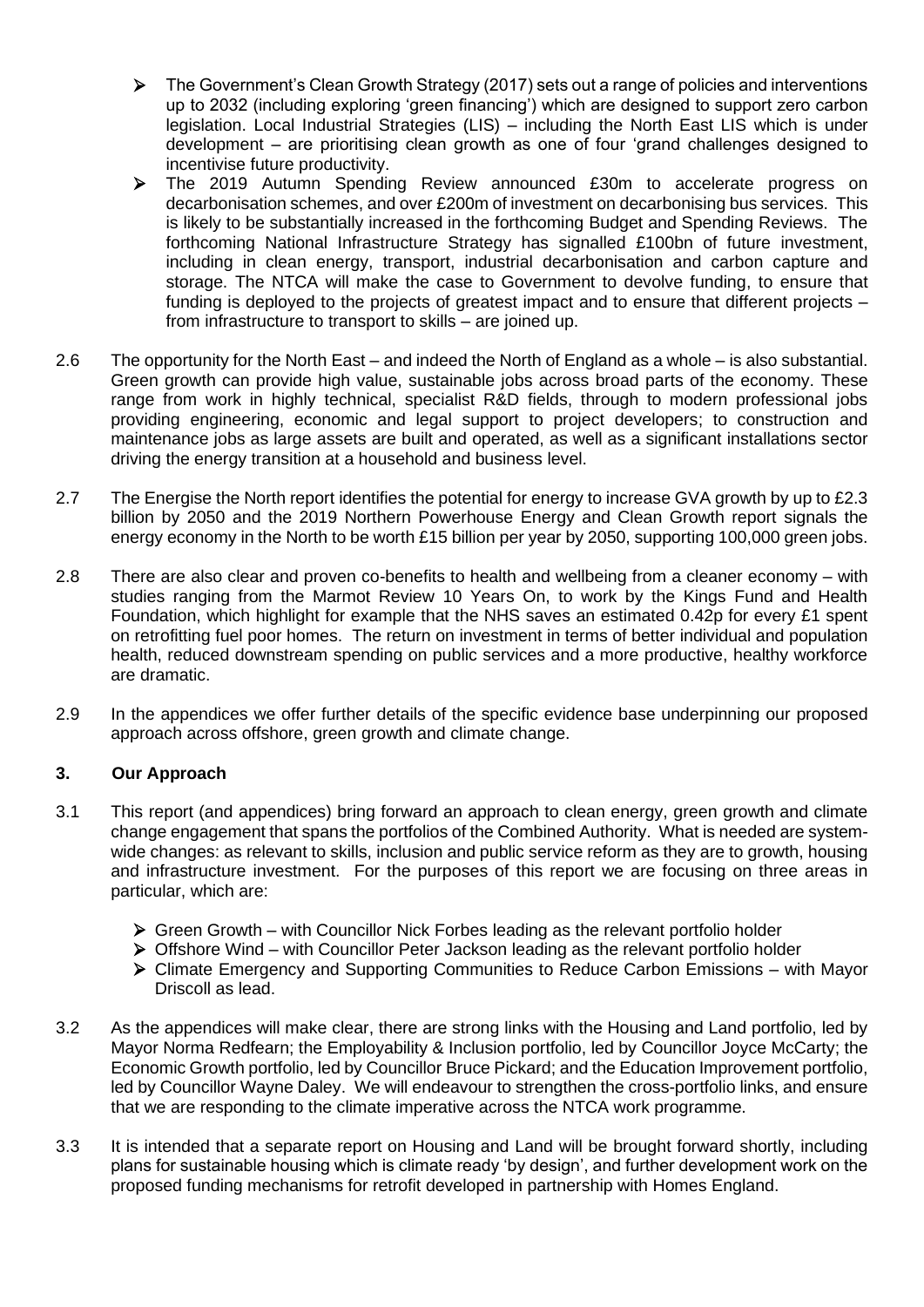# **4. Impact on Objectives**

4.1 The Energy, Green Growth and Climate Change work programme directly contributes towards all of the pillars of the North of Tyne Economic Vision. The vision highlights the commitment to create innovative, long-term opportunities for growth that reflect a transforming economy and emphasises the intention to invest in key sectors and support assets, including those that are world leading or have the potential for global impact. The green growth and offshore wind opportunities are key to increasing wider regional productivity with significant opportunity to create high value, green and decent jobs. The Combined Authority will work with employers, universities, the North East LEP and other partners to increase the rate of innovation, entrepreneurialism and business growth, and invest in skills which are key to long-term success, increased competitiveness and higher wages.

# **5. Key Risks**

5.1 Risks associated with each funding application will be considered as part of the application and appraisal process. The conditions associated with funding approvals relate to the mitigation of risks.

# **6. Financial and Other Resources Implications**

6.1 The financial Implications associated with the programme allocation and budget approvals proposed in this Report are as follows:

|                                                                       | 2019/20        | 2020/21    | 2021/22     | 2022/23        | Total       |
|-----------------------------------------------------------------------|----------------|------------|-------------|----------------|-------------|
| <b>Offshore</b><br>Fund                                               | $\Omega$       | <b>TBC</b> | <b>TBC</b>  | <b>TBC</b>     | £12,000,000 |
| <b>Green New</b><br>Deal<br>Challenge<br>Fund                         | $\overline{0}$ | <b>TBC</b> | <b>TBC</b>  | <b>TBC</b>     | £10,000,000 |
| Green<br><b>Growth Skills</b>                                         | $\overline{0}$ | <b>TBC</b> | <b>TBC</b>  | <b>TBC</b>     | £2,000,000  |
| Development<br>work for<br>Carbon<br>Reduction<br>Fund                | $\mathbf 0$    | £100,000   | $\mathbf 0$ | $\overline{0}$ | £100,000    |
| Citizen,<br>community,<br>business and<br>public sector<br>engagement |                | £100,000   | $\mathbf 0$ | $\overline{0}$ | £100,000    |
| <b>Total</b>                                                          | £24,200,000    |            |             |                |             |

6.2 Resources are available in the NTCA budget to cover the proposed expenditure.

# **7. Legal Implications**

7.1 The Interim Monitoring Officer's comments have been included in this report.

# **8. Consultation and Engagement**

- 8.1 Proposals set out in this report are consistent with the Economic Vision and Investment Plan previously set out by the Combined Authority following considerable consultation and engagement.
- 8.2 Sector stakeholders have been engaged in the development of the priorities and these reports build on extensive consultation with the constituent local authorities and the substantial work already underway relating to Climate Change and achieving net zero.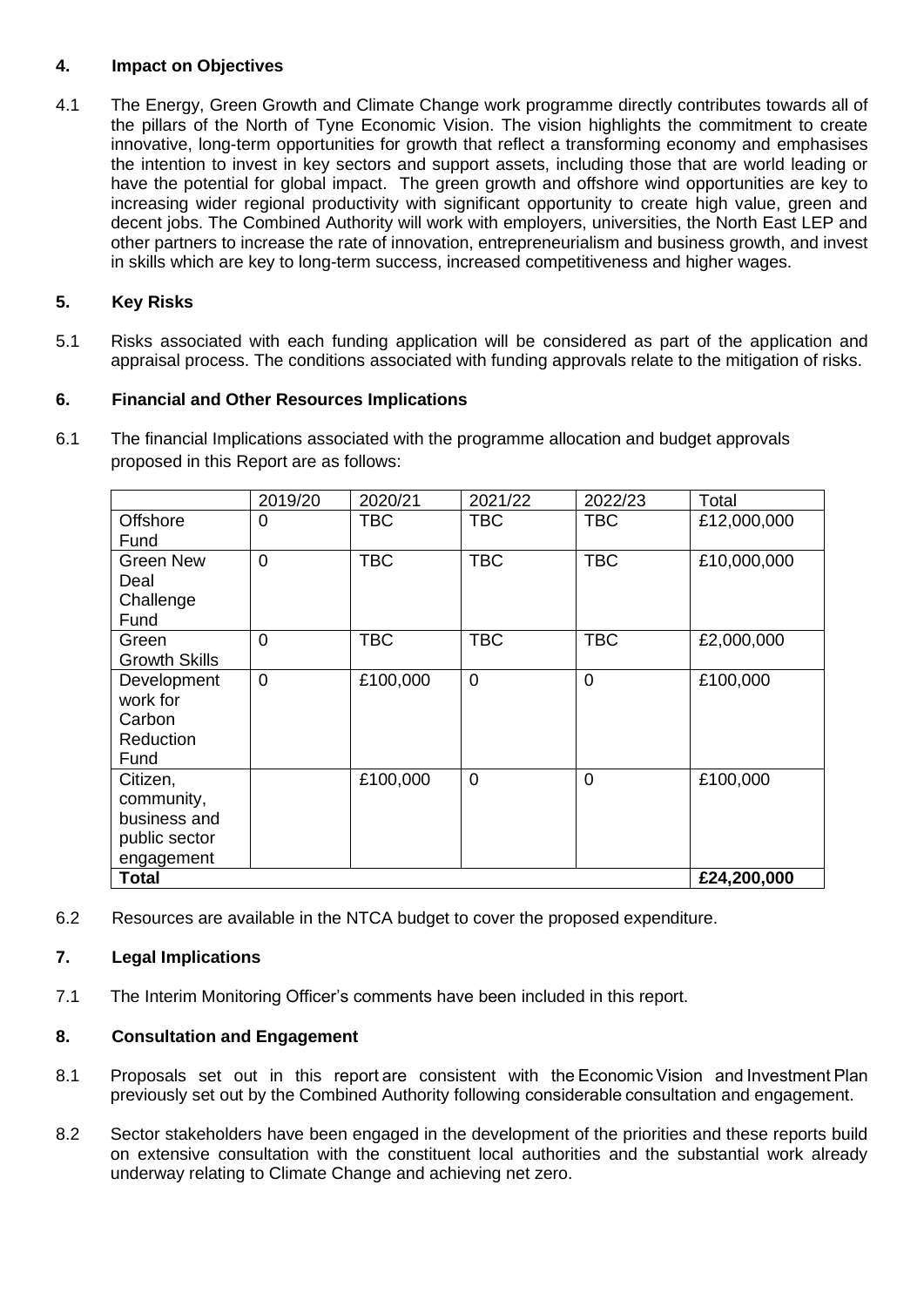# **9. Appendices**

- 9.1 Appendix 1: Offshore Wind<br>9.2 Appendix 2: Green Growth
- 9.2 Appendix 2: Green Growth<br>9.3 Appendix 3: Climate Emerg
- Appendix 3: Climate Emergency and Supporting Communities to Reduce Emissions

# **10. Background Papers - none**

# **11. Contact Officers**

11.1 Henry Kippin, Director of Economic Growth, henry.kippin@northoftyne-ca.gov.uk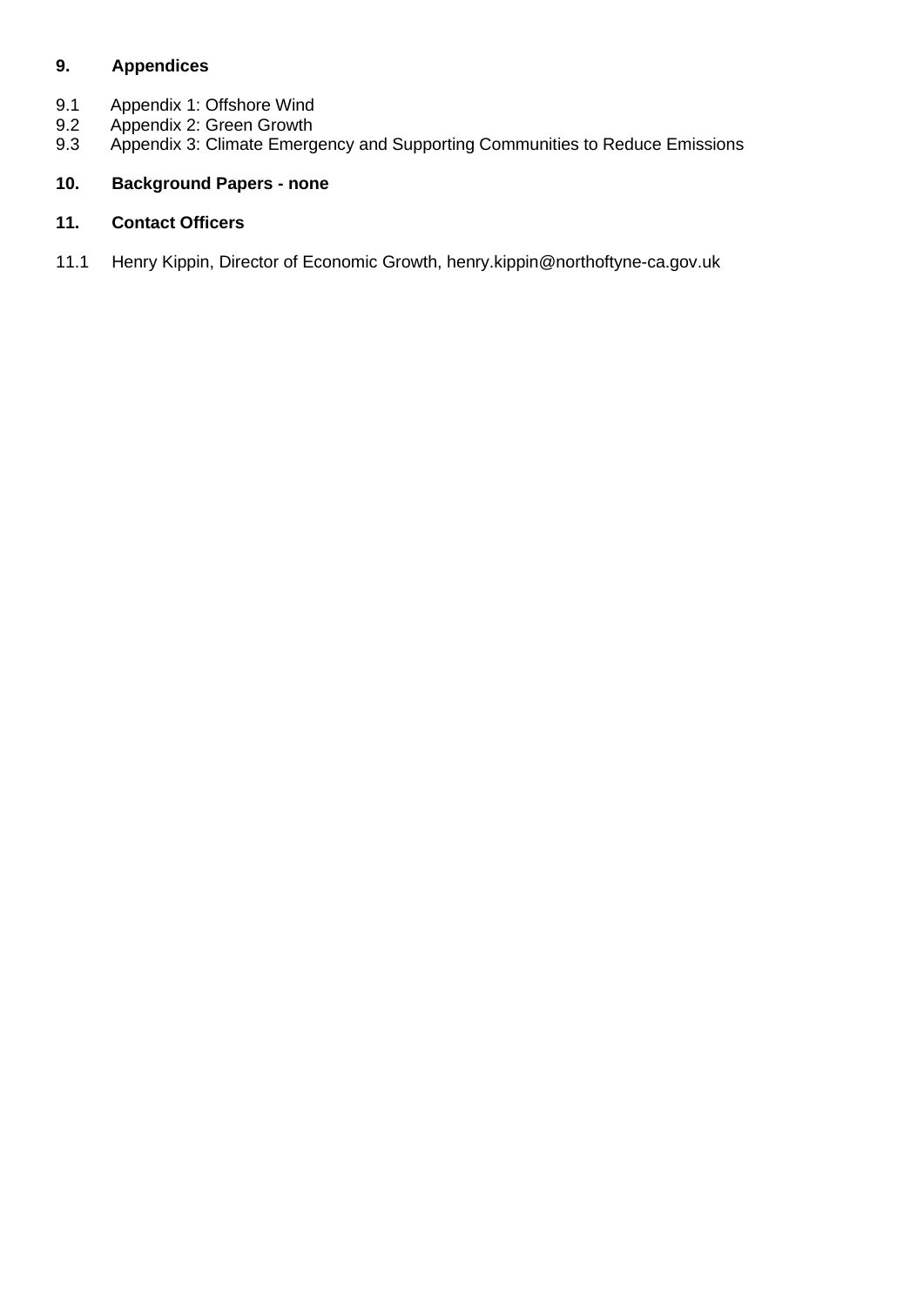

**Update**

**Subject: Appendix 1 - Offshore Wind – Sector Development** 

**Report of: Director of Economic Growth Portfolio: Economic Growth and Place and Productivity**

#### **Report Summary**

Energy is a major sectoral strength of the North of Tyne Combined Authority (NTCA), with the existing offshore energy, subsea & marine technologies supporting thousands of jobs in the North of Tyne area. The majority of these companies are located in an 'arc' stretching from Newcastle along the Tyne and up the coast to Blyth. The strength of this cluster has been built on nationally significant quayside and port infrastructure, complemented by a deep skills base together with increasingly strong R&D and innovation capabilities. As energy supply becomes increasingly decarbonised, these assets will be further utilised by the offshore wind sector.

The offshore wind sector provides a game-changing economic opportunity for the area. It could support up to 3,250 additional jobs, with similar numbers in the supply chain. Given the scale of opportunity, this report proposes that NTCA sets a headline investment fund allocation of £25 million up to 2028 for this programme, approving the initial £12m till 2022/23, with the remaining of the allocation to be confirmed following a review at the end of this programme period.

The Combined Authority will seek to match these resources with investment from national Government and leverage significant private sector investment on individual projects. Working in partnership, we will unlock further development sites, strengthen specialist quayside infrastructure and further develop the area's global reputation for offshore and sub-sea innovation.

#### **Recommendations**

The Head of Paid Service is recommended to:

- i. Note the content of this report and endorse the sector narrative which sets out the vision for growing the sector;
- ii. Agree an indicative overall investment fund allocation for an Offshore Wind Infrastructure and Innovation Programme of £25m for the period up to 2028, approving an initial £12m to 2022/23. This will include funding for business case development for projects which will seek Government investment;
- iii. Approve, in consultation with the Investment Panel and Portfolio Holder, relevant call documentation and business case applications for the Offshore Wind Infrastructure and Innovation Programmes.
- iv. Agree to receive a further report in due course with further detail on the pipeline of investments proposed within the programme.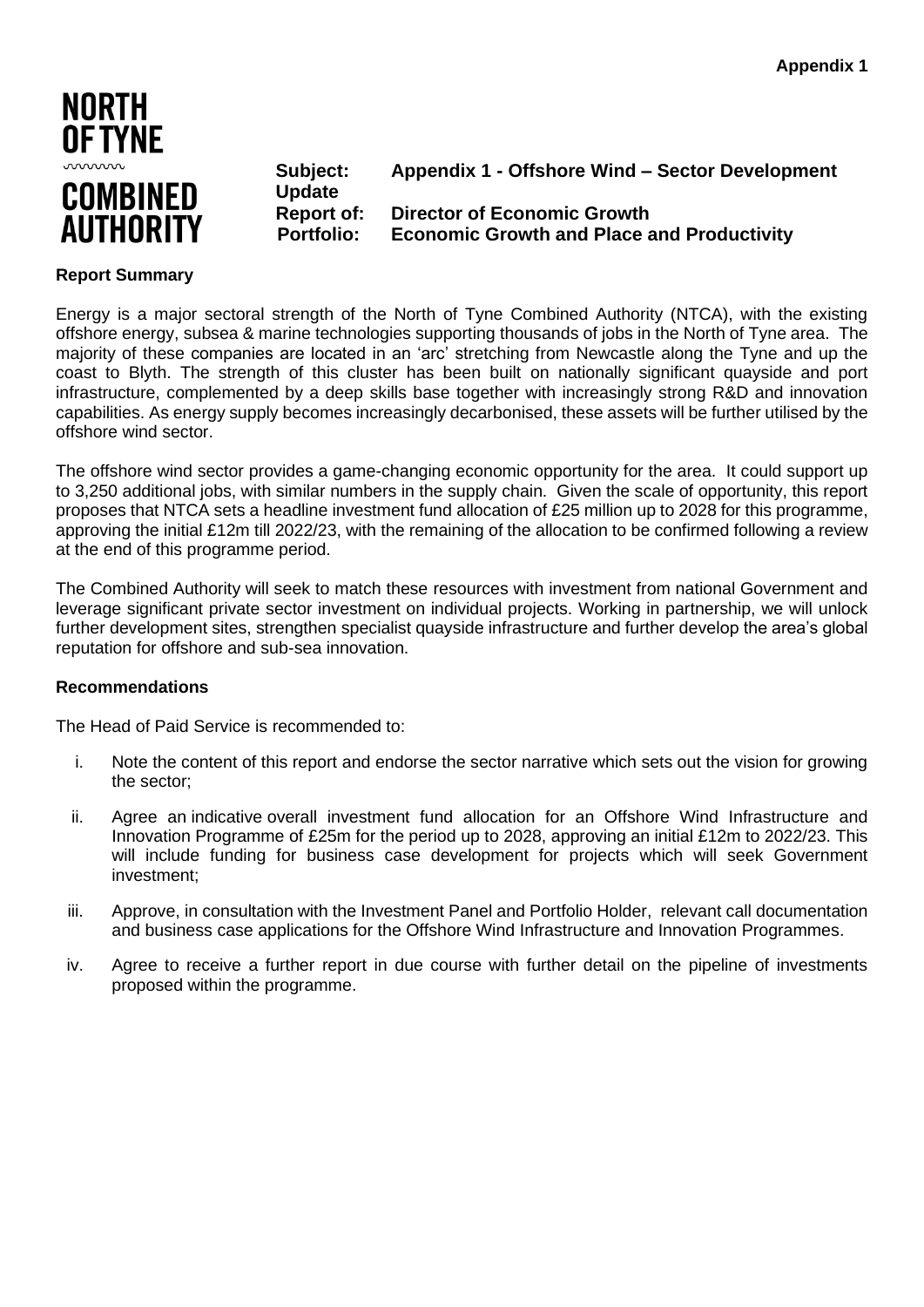# **1. Background Information, Proposals and Timetable for Implementation**

- 1.1 Energy is a key sectoral strength for North of Tyne, with offshore and subsea activity a particular speciality. This includes professional services expertise in Newcastle (e.g. WSP, Arup and Cundalls), manufacturing facilities on the North Bank of the River Tyne (including GE Baker Hughes, TechnipFMC Umbilicals, Shepherd Offshore, SMD, Smulders), and the rapidly growing centre of excellence in offshore wind R&D and engineering offshore support base centred around Blyth in Northumberland (including the ORE and Osbit). Together, the industry supporting thousands of jobs.
- 1.2 The North East has been active in offshore wind since the inception of the sector. The UK's first offshore wind farm was constructed off the coast of Blyth in 2000 and the region is a national centre for offshore renewable energy technology and innovation. The region benefits from a rich mix of local enterprises and global organisations across many stages of the supply chain. The cluster is further bolstered by nationally-significant quayside and port infrastructure, a long-established skills base and world class R&D and testing facilities – such as the Offshore Renewable Energy Catapult and the National Centre for Offshore and Subsea Engineering.
- 1.3 The global offshore wind sector has expanded significantly in recent years, with installed capacity more than tripling globally between 2011 and 2017. North East assets and offshore capability are central to supporting the growth of the UK offshore wind sector, set to both decarbonise energy supply and build our readiness to expand export-driven growth beyond the EU. In this context, the Offshore Wind Sector Deal, announced by BEIS in March 2019, offers a major opportunity for the region as one of the key regional clusters identified in the sector deal.
- 1.4 The Offshore Wind Sector Deal between Government and industry sets out ambitious plans to put offshore wind at the centre of the nation's clean, affordable and reliable energy system. The deal proposed increasing UK offshore wind capacity from 7.5GW to 30GW by 2030, which would mean it would generate one-third of the UK's electricity, creating 27,000 jobs and boosting exports to £2.6 billion a year. But there are reasons to think this is a lower bound: the recent Queen's speech set out plans to increase capacity to 40GW by 2030 while the Committee on Climate Change's scenario for reaching net zero by 2050 sets out a path for capacity to grow to 75GW. As well as high growth in UK-based offshore wind projects, high growth is expected globally, creating significant increased export opportunities for firms based in the North East.
- 1.5 As outlined in the North of Tyne Devolution Deal, the Combined Authority is committed to developing energy and low carbon projects and services which align to national and local policy. Through the Devolution Deal, Government has also committed to review business cases brought forward for further investment in areas where the North of Tyne hosts nationally or regionally significant innovation assets and science and research strengths – including in offshore.

# **2. Realising the NTCA potential**

- 2.1 As one of eight offshore wind clusters in the country, the North East as a whole will be a major beneficiary from growth of the sector. The North of Tyne area is strategically located to benefit from rounds of offshore wind turbine installation at Dogger Bank. An independent report, commissioned by the North East LEP and NTCA, estimated that jobs would increase by *an additional* 2000 to 3250 direct jobs in the North East, with similar numbers in the associated supply chain. With the right investment, the cluster will be able to deliver the upper end of this range of jobs.
- 2.2 One of the distinctive features of the North East cluster is a focus on quality and innovation. Engineering skills, coupled with advancements in technology (e.g. AI, big data and robotics), could become the unique selling point of the North East, representing significant comparative advantage vis a vis foreign competitors, with particular expertise around innovation for offshore energy technology in hazardous environments.

# 2.3 Strengths in the area include:

- Existing quayside and port facilities;
- Opportunities for expansion of activity, including at Energy Central at Blyth and a number of sites along the Tyne;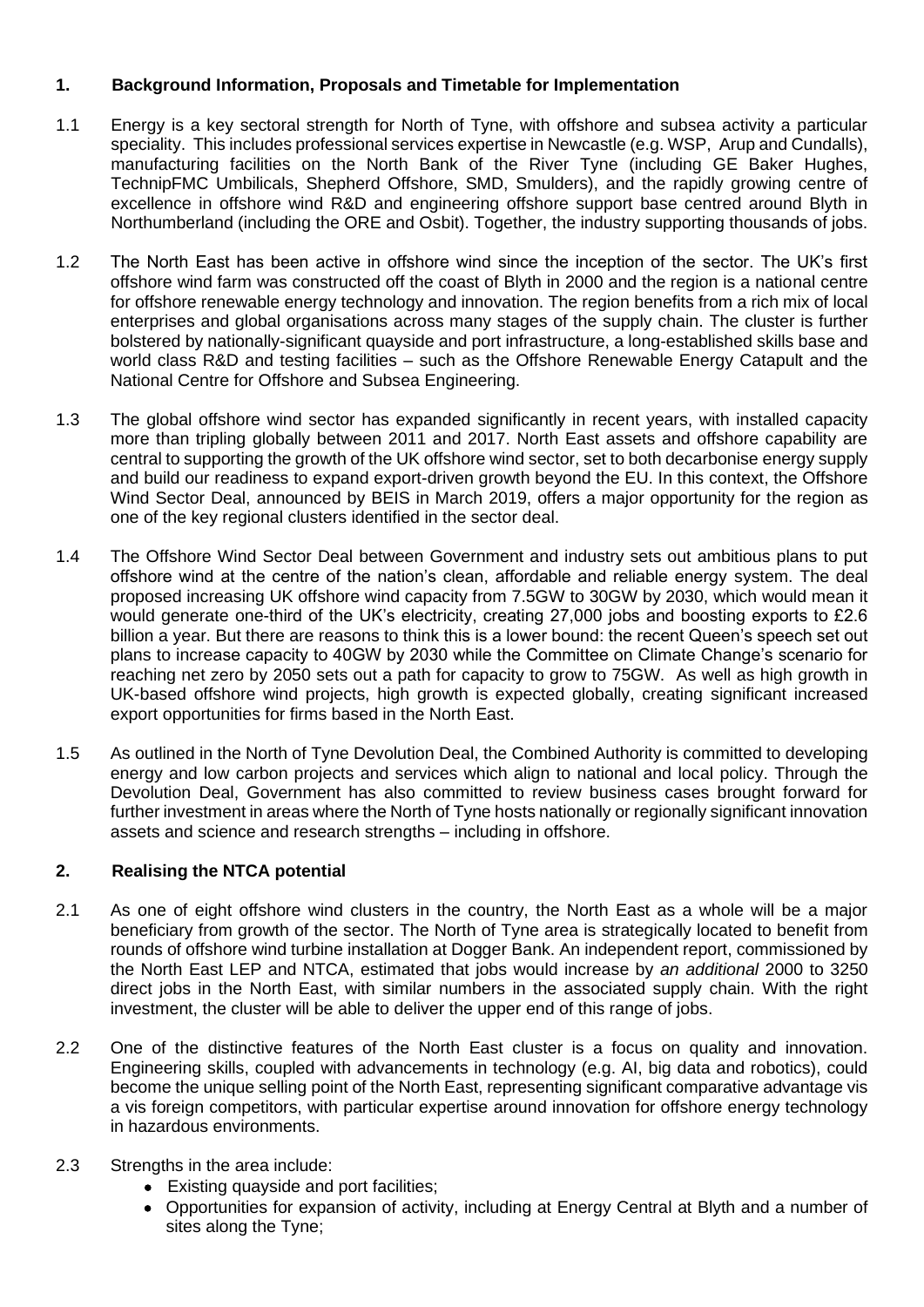- Existing expertise in offshore and subsea technologies, which can adapt to opportunities from offshore wind;
- Different elements of offshore wind turbine activity are well represented manufacturing, installation, commissioning;
- Reliable supply of skills;
- Existing clusters of businesses;
- World-leading test, validation and demonstration facilities at Blyth;
- Tyne Subsea purpose built hyperbaric testing, certification and research facility, a partnership between British Engines and Newcastle University;
- Newcastle University leads the National Centre for Energy Systems Integration and the National Centre for Subsea and Offshore Engineering;
- Both Northumbria and Newcastle universities offer a suite of undergraduate and postgraduate courses and apprenticeships in collaboration with industry;
- Skills including at Newcastle College's Energy Academy, Northumberland College's Wind Turbine Technical Training Centre and the Port of Blyth Training Services;
- Strong collaboration between businesses, training providers, ports, universities and the public sector – including through Energi Coast (which has a NE focus) and Sub-sea UK.
- 2.4 The study also identified a range of issues which can be addressed to improve competitiveness, including:
	- More projects are needed, to reach 'critical mass' and help make the cluster more dense;
	- No wind turbine manufacturer in the North East:
	- The scale of investment needed might hinder new entrants:
	- Availability of funding for SMEs can be a barrier to entry;
	- Challenges in hosting large vessels needed for the sector due to water depths and size of channels;
	- Mixed land ownership and opportunities for greater collaboration amongst stakeholders and firms.

# **3. Proposed NTCA Offshore Wind Programme**

- 3.1 We have identified key elements for investment which are outlined below. It is important to note that the Combined Authority fully recognises that the offshore wind sector operates at a scale bigger than North of Tyne, with supply chains and collaborations stretching across the North East, Tees Valley and beyond. This report does not suggest redefining the cluster at a North of Tyne scale but recognises the strong assets and capability that exist in the North of Tyne area, and seeks to strengthen the sector for the benefit of the wider cluster. NTCA works closely with the North East LEP to deliver the Energy for Growth strategy which aims to drive growth in the North East while delivering on national energy objectives at scale.
- 3.2 NTCA will continue to work with partners across the North East in both the public and private sector, to ensure there is a compelling narrative to maximise investment into the area. Utilising local, regional and national inward investment provision to attract more businesses to the region is already a key component of the offer for the sector. We will also continue to work with key industry players and partners to ensure businesses have the support needed, to maximise the impact of NTCA investment and to encourage development of the local supply chain. In addition to co-investment in projects alongside Government and the private sector, it is expected that NTCA resources will also be utilised to develop business cases to attract further national funding.

# **Innovation programme**

3.3 This programme will support the wider ecosystem of firms surrounding the core offshore wind supply chain. Coordination of innovation occurring throughout the supply chain is important, to ensure that valuable technologies make it to the marketplace. High-value, bespoke engineering – including in sectors such as sub-sea, robotics and artificial intelligence – is expected to play an important future role in applying new technologies to reduce the costs of inspecting and maintaining offshore wind farms – supported by innovations in big data and AI.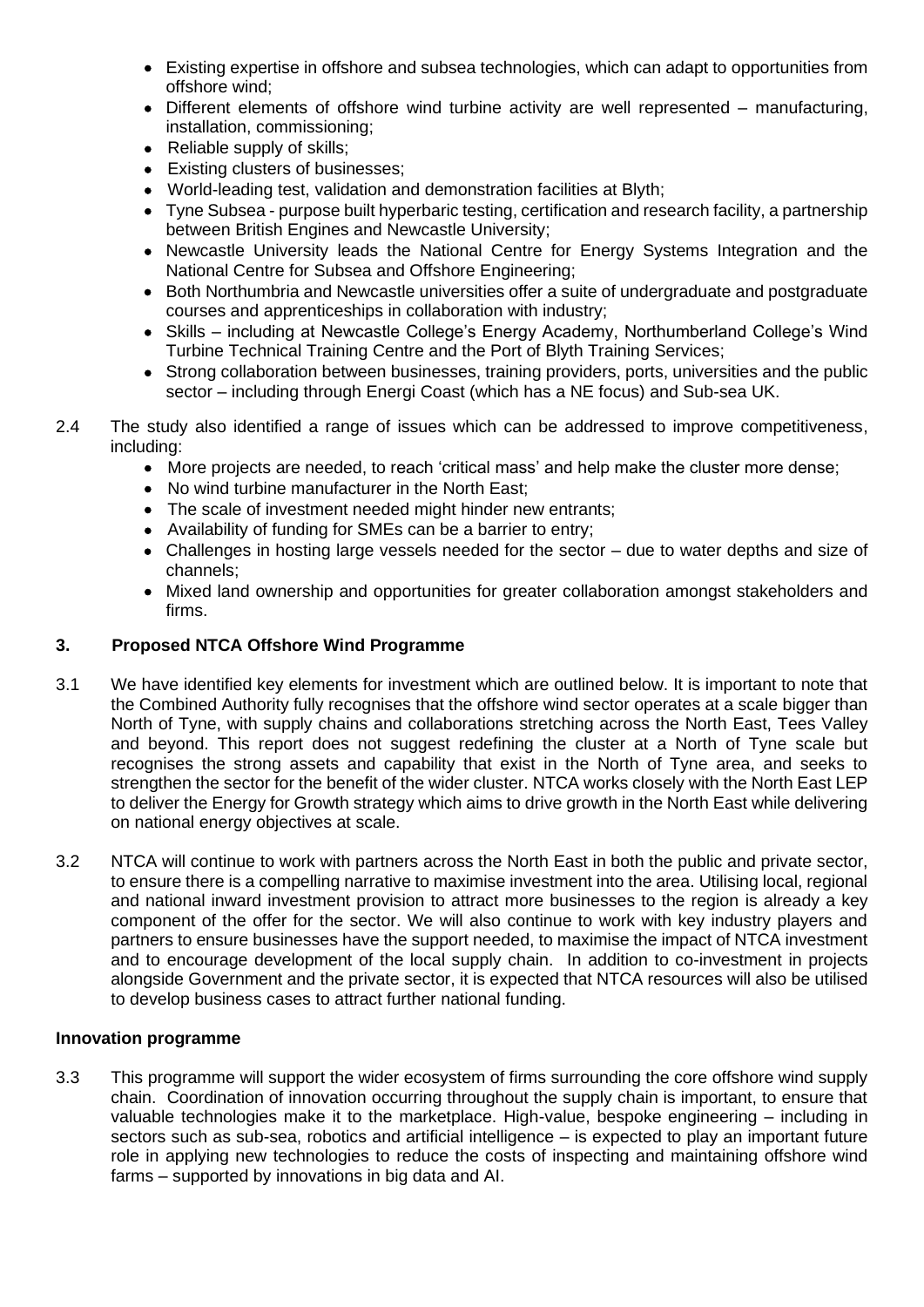#### **Infrastructure programme**

- 3.4 The infrastructure programme will ensure that the ports/quaysides located within the region are capable of hosting increasingly large-scale manufacturing and installation. Improvements that would strengthen existing capabilities include ensuring ports offer sufficient depths of water, land remediation and improving quayside infrastructure. There are co-investment opportunities, with North of Tyne funding likely to be focussed on projects with significant involvement with the existing cluster or attraction of new businesses.
- 3.5 The scale of individual projects means that they will require substantial private and/or other Government support, with potential opportunities including:
	- Site development and infrastructure improvements along the Tyne and at Blyth:
	- Dredging the Tyne removal of sediment to introduce new berths, or to substantially increase the depth of existing berths;
	- Overcome restrictions caused by height of cables over the Tyne, which stymie future investment opportunities as their height restricts the size of vessels / cargo which can pass underneath.

# **Skills and training**

3.6 NTCA will invest in a skills and training which build on existing education and training assets and which meet the anticipated needs of offshore wind firms. We will build on the offshore sector skills needs assessment commissioned by the North East Skills Advisory Panel and work in collaboration with project developers, existing local firms operating in the offshore wind sector and local universities and educational institutions to develop a suitable approach to investment. The offshore skills and training component will form part of a wider green growth skills approach with an emphasis on transferable skills across sectors. Cabinet are asked to note that a full report on the skills requirement for all our key sectors will follow in June.

# **Collaboration with national Government**

- 3.7 In implementing this programme, NTCA will work closely with national Government to maximise the position of the wider North East Offshore Wind cluster. This includes:
	- Making the case for further Government investment in infrastructure of national importance. NTCA will work with partners to develop bold propositions for the Comprehensive Spending Review.
	- Working with Government on delivering the commitments for much greater UK content in projects. In exceptional circumstances, it may also be necessary for Government to provide support to OEMs (e.g. through exceptional Regional Growth Fund), to improve the viability of early investment in the UK.
	- Supporting emerging NE Free Trade Zone proposals, which will provide opportunities to grow the sector further.

# **4. Next steps**

- 4.1 NTCA has already invested in key projects including business case development fund applications for Energy Central Learning Hub, Northumberland Energy Park Phase 3, and Robotics Cluster for Offshore Energy. An accompanying agenda item also asks Cabinet to consider investment in the North Bank of the Tyne.
- 4.2 Officers will work with the Portfolio Holder and the Investment Panel to develop and launch targeted calls around both infrastructure and innovation, with the NTCA Business Case Development Fund already in place to support the development of robust business cases as necessary.
- 4.3 A full report on the skills requirement for all our key sectors will follow in the near future, this includes the proposed green growth skills approach, where skills and training for Offshore Wind are key.
- 4.4 NTCA will continue to work closely with local businesses, the North East LEP and other partners to align investment to wider development priorities and opportunities. NTCA is already using its position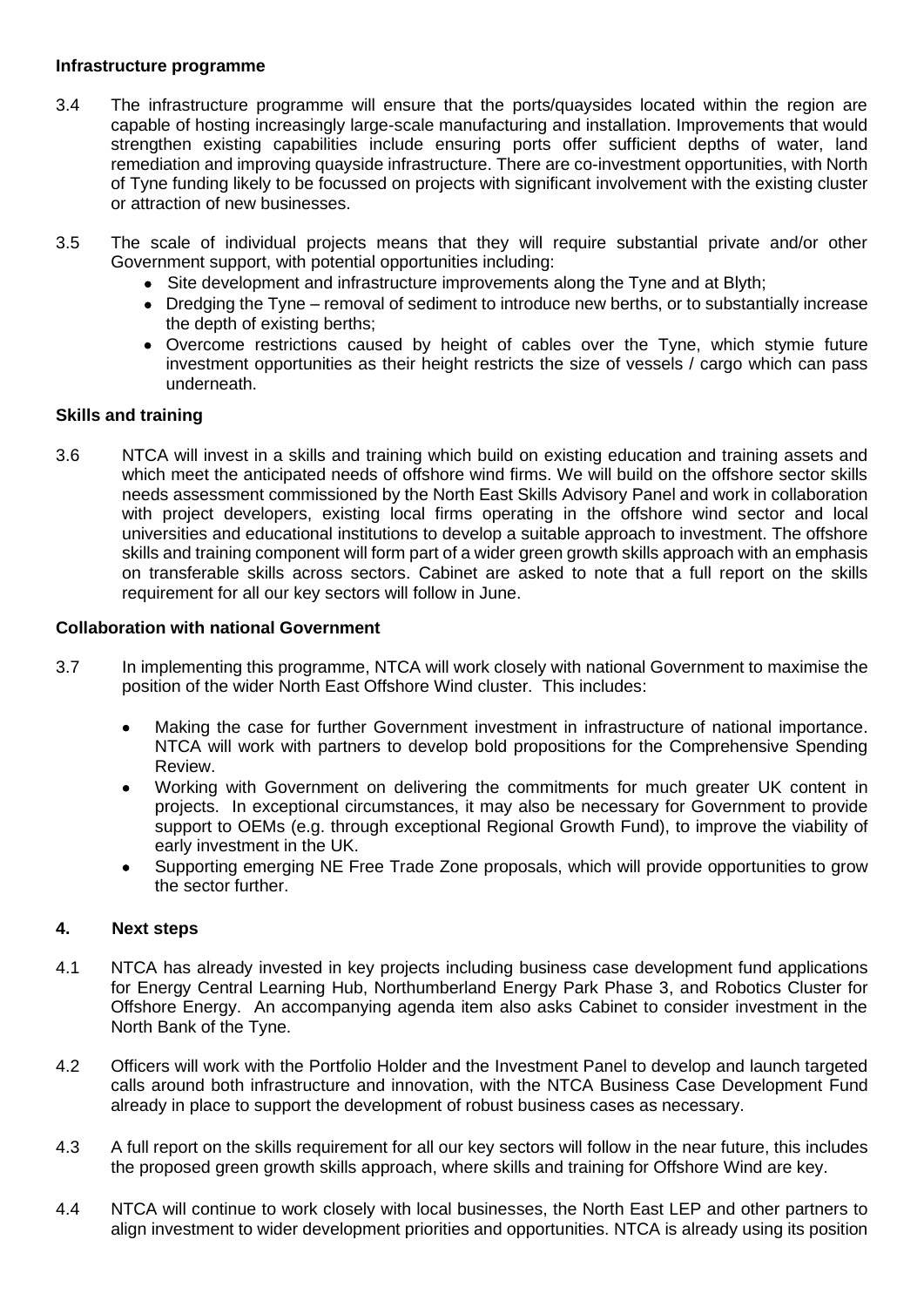as a Mayoral Combined Authority to highlight to Government the importance of meeting its target for much greater local content and will seek to build a broader coalition in support of making this change.

4.5 Cabinet will be kept fully up to date with progress on the development and delivery of the programme with a full review undertaken in 2022/23 to inform financial allocation in the 2023-28 programme period.

# **5. Impact on Objectives**

5.1 The key sectors work which the NTCA has commissioned directly contributes towards the Champion of Enterprise, Spark of Innovation and Pride of Place pillars of the North of Tyne Economic Vision. The vision highlights the commitment to create innovative, long-term opportunities for growth that reflect a transforming economy and emphasises the intention to invest in key sectors and support assets, including those that are world leading or have the potential for global impact. The offshore wind sector is key to increasing wider regional productivity with significant opportunity to create high value, green and decent jobs. The Combined Authority will work with employers, universities, the North East LEP and other partners to increase the rate of innovation, entrepreneurialism and business growth, which are key to long-term success, increased competitiveness and higher wages. Growth in this sector will create jobs and investment opportunities in communities across the North of Tyne, especially coastal communities.

# **6. Key Risks**

6.1 Risks associated with each funding application will be considered as part of the application and appraisal process. The conditions associated with funding approvals relate to the mitigation of risks.

# **7. Financial and Other Resources Implications**

7.1 Financial Implications Associated with the programme allocation and budget approvals proposed in this Report are for a budget allocation of £12m for this theme to 2022/23, and an indicative £25m to the period 2028. Resources are available in the NTCA budget to cover the proposed expenditure, while the value for money assumptions – in terms of cost per expected job – would be good compared with the devolution deal targets. We will seek to maximise collaboration with other funders and agencies supporting the sector wherever possible.

# **8. Legal Implications**

8.1 The Interim Monitoring Officer's comments have been included in this report.

# **9. Consultation and Engagement**

9.1 Stakeholder engagement has taken place through North East LEP's Offshore Wind and Subsea Stakeholder Group.

# **10. Appendices - none**

# **11. Background Papers**

11.1 This report is based on a number of background papers including the Offshore Wind Supply Chain study jointly commissioned with the North East LEP.

# **12. Contact Officers**

12.1 Janice Rose, Interim Head of Rural Growth, [Janice.rose@northumberland.gov.uk](mailto:Janice.rose@northumberland.gov.uk) Maria Antoniou, Economic Advisor, [maria.antoniou@northoftyne-ca.gov.uk](mailto:maria.antoniou@northoftyne-ca.gov.uk)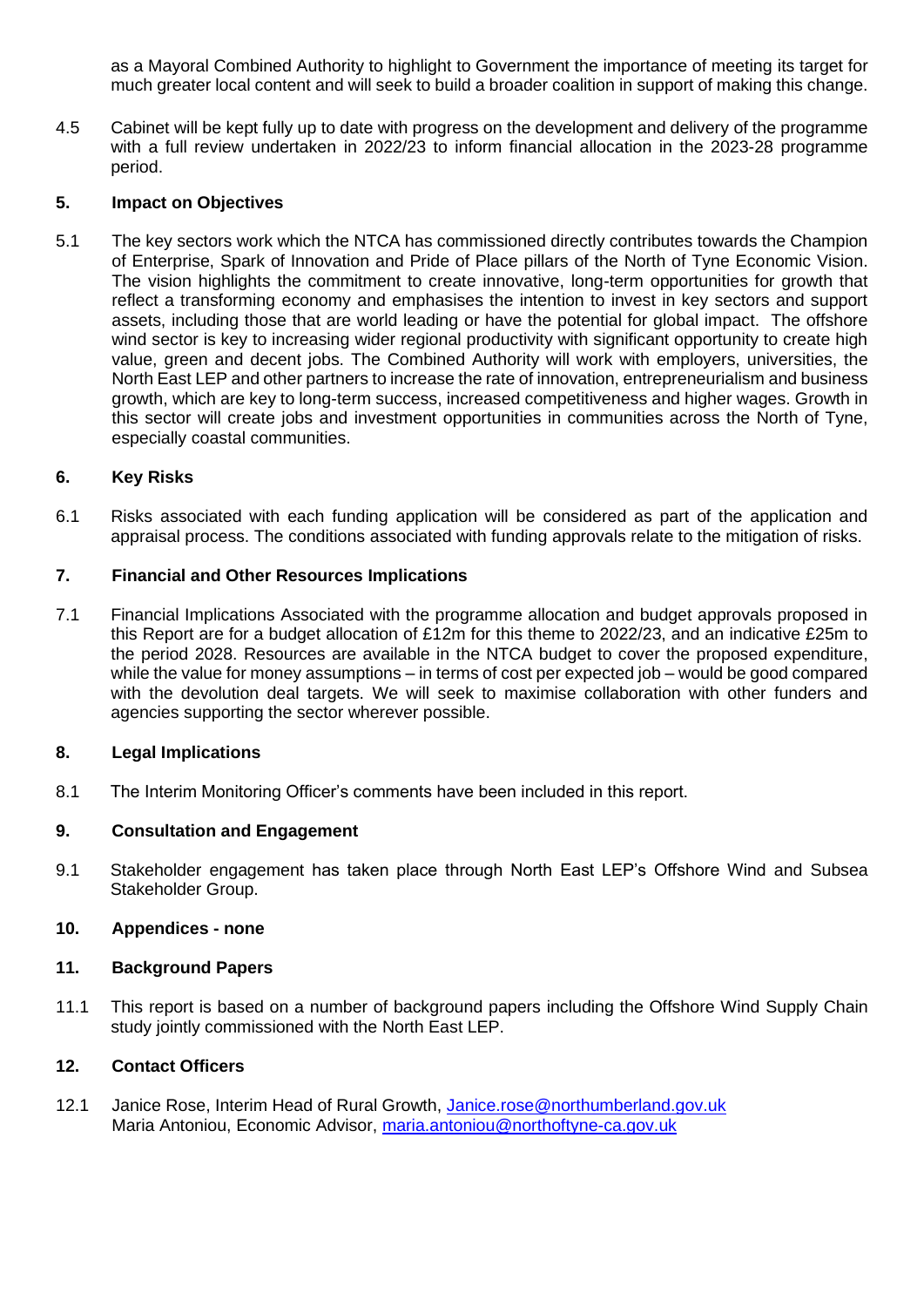

**Subject: Appendix 2 - Green Growth Report of: Director of Economic Growth Portfolio: Business Competitiveness** 

#### **Report Summary**

This report sets out our proposed approach to the Green Growth workstream of the North of Tyne Combined Authority's (NTCA's) 'energy, green growth and climate change' work programme. The report sets out an ambitious approach to delivering green growth supporting carbon reduction interventions at scale and inclusive economic growth. It sets out proposals for a £10m Green New Deal Fund, to stimulate innovation and business growth in the areas of energy efficiency, renewables and low carbon transport.

Our proposed approach creates the conditions for radical innovation across our industries and public services – supporting collaborative interventions that stimulate the market to create new jobs and growth, demonstrating bold ambition around carbon reduction. This will allow us to grow our capacity as a region to build the skills base to support new jobs and transition to cleaner ways of working.

This complements proposals to create a Carbon Reduction Fund, outlined in an accompanying report, which will support interventions that reduce carbon emissions but may not lead to significant economic growth or iob outcomes.

This fund will dovetail with other work by the NTCA and all three constituent Local Authorities (LAs) to decarbonise their own operations and enable change across the entire area. Through a green growth approach, the NTCA and its constituent LAs will reduce emissions whilst putting in place the right mix of policies, investment and incentives to stimulate inclusive economic growth and provide the headroom for the North of Tyne economy to grow sustainably.

# **Recommendations**

The Head of Paid Service is recommended to:

- v. Note the content of this report and endorse the proposed Green Growth approach for North of Tyne;
- vi. Agree an allocation of £10m for a Green New Deal Fund and agree to develop the Fund delivery mechanism;
- vii. Approve, in consultation with the Investment Panel and Portfolio Holder, the Fund delivery mechanism, relevant call documentation and business case applications for the Green New Deal Fund;
- viii. Agree an indicative allocation of £2m for a consolidated Green Growth Skills programme. This will be part of the wider Skills for Growth Programme which incorporates the proposals emerging from all key sector development proposals and which will be presented to Cabinet in June 2020.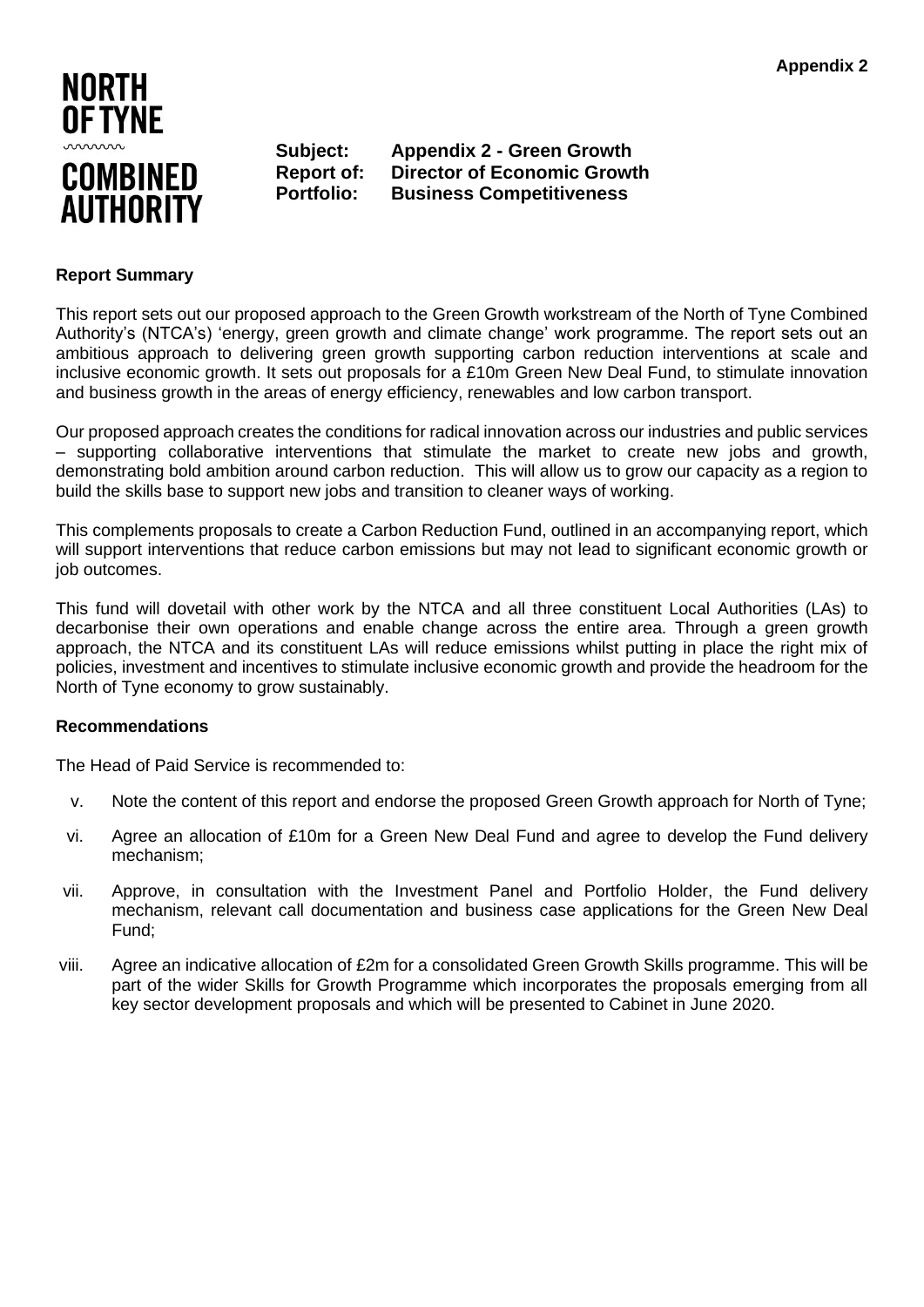# **1. Background**

- 1.1 All three constituent Local Authorities and NTCA have declared a climate emergency and recognise the scale of the challenge to reduce carbon emissions. There is recognition of the opportunity that the shift to green growth presents for the North of Tyne area, as whole new industries are created and existing industries transformed as the economy transitions towards a low carbon, more resourceefficient economy.
- 1.2 To put the growth opportunity into context, the Government estimates that the UK low carbon economy will grow at 11% per annum between 2015 and 2030 – four times faster than the rest of the economy. The Northern Powerhouse (2019) estimates that across the North as a whole, this will translate into an additional 100,000 new jobs by 2050. The NTCA's role is to maximise these benefits for North of Tyne residents, and the wider North East region.
- 1.3 Several major North East energy assets are located within the North of Tyne, including but not limited to, the Offshore Renewable Energy Catapult, Tyne Subsea; National Centre for Energy Systems Integration, Newcastle University; Supergen Energy Networks Hub, Newcastle University; Smart Grid Lab, Newcastle Helix; and North Sea Link Interconnector along with significant natural capital assets. NTCA is also a member of the North East Energy Catalyst, which seeks to drive growth by showcasing scalable solutions to global energy challenges, coordinating engagement with industry.
- 1.4 The North of Tyne is well placed to capitalise on the economic opportunities arising from green growth and the role of the Combined Authority is to ensure that opportunities and benefits are maximised for North of Tyne residents, businesses and for the North East as a whole. The Combined Authority has already made a clear commitment through the devolution deal to develop low carbon projects and services which align to national and local policy, building on our significant assets, capabilities and leadership. The report sets out the Combined Authority's approach to delivering green growth and sets out proposals for £12m of investment to stimulate innovation and business growth in the areas of energy efficiency, renewables, low carbon transport and skills development. This demonstrates bold ambition that will target deep and rapid carbon reduction whilst supporting the broader green growth agenda. The Green Growth work programme is aligned with the North East LEP's Energy for Growth Strategy.

# **2. North of Tyne Green New Deal Fund**

- 2.1 To deliver on the opportunities arising from the shift to green growth, NTCA is proposing a placebased approach which utilises local assets to build on opportunities and address the particular challenges of the area. At the heart of this approach, is a Green New Deal Fund to accelerate low carbon economic growth and create green and decent jobs. We know that the scale of the transition is vast, and that NTCA does not have all the answers, but we recognise the opportunity to build upon the area's existing asset base and capabilities across the public and the private sector to stimulate the market.
- 2.2 NTCA proposes to establish a Green New Deal Fund to catalyse investment in green growth. Committing £10m over the next three years, this will form a mechanism to stimulate innovation and business growth in the areas of energy efficiency, renewables, and low carbon transport. In parallel, NTCA will negotiate with Government and the private sector to match and multiply this commitment with additional funds. We will seek alignment of regional spend from national and regional stakeholders to deliver a place-based approach to tackle emissions whilst delivering inclusive economic growth, building on the leading role LAs play in their areas and aligned with the North East LEP's Energy for Growth Strategy.
- 2.3 Key features of the Green New Deal Fund include:
	- ➢ Using the Fund to support the 'green growth economy', prioritising projects which can deliver significant carbon reductions as well as economic growth and job creation.
	- $\triangleright$  Supporting a range of interventions, which could include revenue and capital components in areas including infrastructure, innovation and business support.
	- ➢ Leveraging significant match funding, including from Government and the private sector.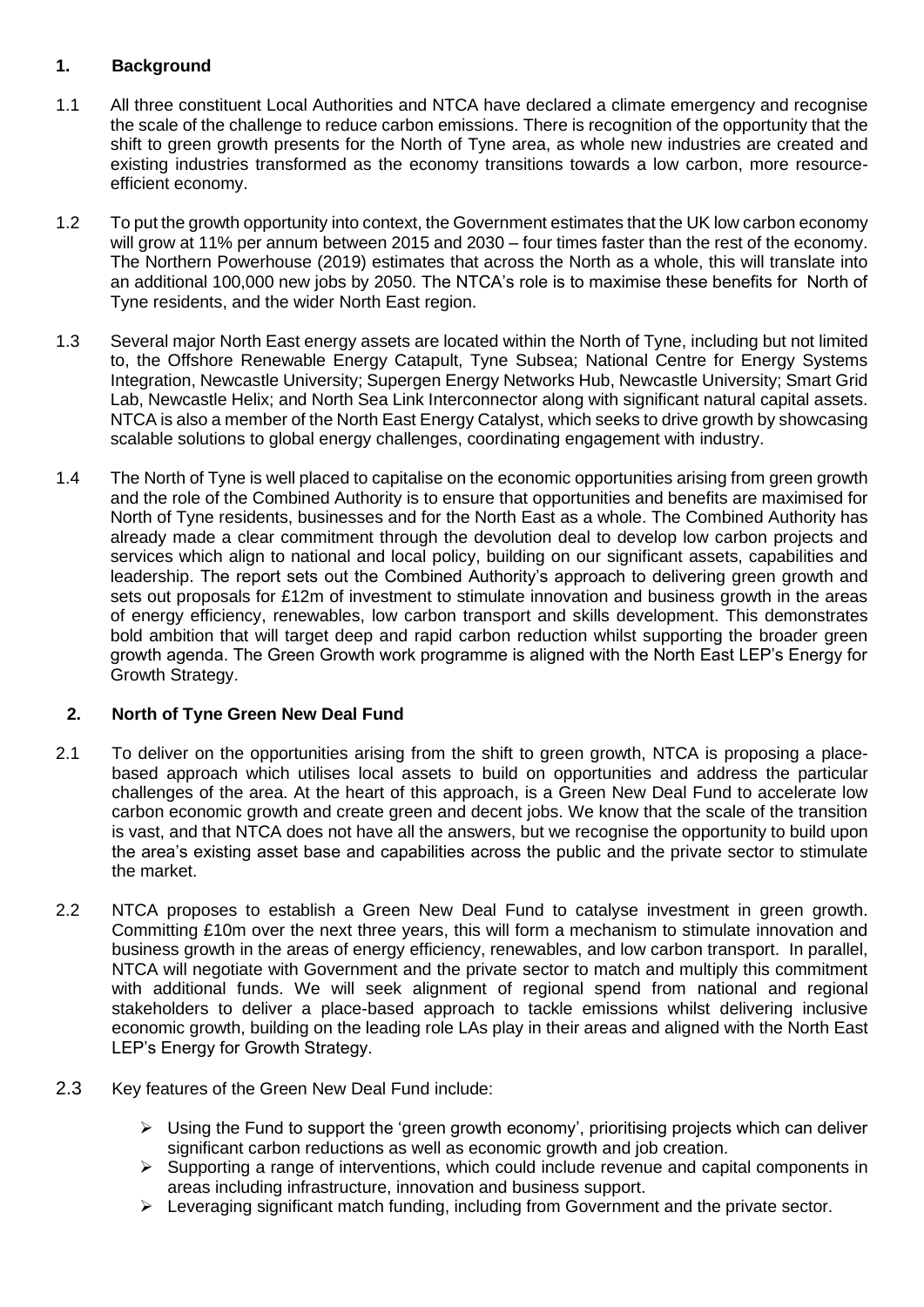- $\triangleright$  Innovative financial models will also be explored, building on lessons learned from previous interventions such as the Green Deal<sup>2</sup>, to drive green growth in the North of Tyne region, ensuring we get the greatest possible value for money.
- 2.4 The NTCA and LAs cannot deliver a green growth agenda in isolation. In order to accelerate green growth across the North of Tyne, there is a need for expert input to target and deliver our Green Growth investments. An appropriate mechanism to feed in this expertise would be to establish an independent Green Growth Advisory Group, aligned with both the Energy Catalyst and North East Yorkshire and Humber Energy Hub, and which would include local, regional and national stakeholders. The purpose of this advisory group would be to provide expertise to inform and guide the approach to carbon emission reduction whilst promoting a productive, competitive and sustainable economy. The advisory group would also be able to shape propositions at scale and advise on the prioritisation of projects for the Green New Deal Fund, ensuring value for money on our investments and maximising opportunities to leverage funds and rapidly decarbonise our economy. The Green Growth Advisory Group would also provide a vehicle for NTCA to ensure opportunities for Green Growth skills development and job creation are fully exploited.
- 2.5 This Green Growth approach will enable implementation of radical innovation and wider system changes, leveraging additional public and private investment. Building on the work the LAs and other partners are already delivering, this approach will ensure strategic links are made between the regional pipeline of projects. The Green New Deal Fund will enable the implementation of solutions developed through existing partnerships such as the Energy Catalyst. Recognising green growth as a cross cutting theme which links to all of the Combined Authority's portfolios of work, we will also explore options to secure carbon reductions and wider sustainability impacts as part of the wider NTCA Investment Fund.

# **3. Green Growth Programme**

- 3.1 NTCA is keen to explore the challenges and opportunities for interventions through a placed based approach. There is no recognised off the shelf blueprint on delivering green growth, but NTCA recognises the potential to build on and connect innovative approaches across the area. The financial allocation for a Green New Deal Fund is a bold statement by the Combined Authority and provides the framework to develop the more specific components and delivery mechanisms of the Fund that reflect the need to rapidly decarbonise while growing our economy. As a first step it is proposed that additional work is commissioned to develop the specific Fund delivery mechanism and further develop potential areas of intervention into a strong pipeline of investable propositions.
- 3.2 Carbon emissions in the North of Tyne are equally spread across domestic heat, industry and transport sectors as highlighted in the covering report. The Green New Deal Fund will look to support innovation and business growth in all of these areas, as well as in natural capital. Some of the initial thinking on potential areas of intervention are highlighted below, these are aligned with the North East Energy for Growth Strategy.

# **Decarbonising Heat**

- 3.3 Improving the energy efficiency of buildings is vital to meeting climate change obligations, eradicating fuel poverty and lowering energy bills. In the North of Tyne area, over 40% of domestic properties do not meet the standard of energy efficiency recommended for all homes by 2030, less than 1% of homes have installed low carbon heating systems and fewer than 4% of homes have installed solar PV.
- 3.4 There are significant economic benefits associated with investing in energy efficiency of both domestic and non-domestic buildings in the UK, including an estimated 25 per cent reduction in total energy demand by 2035, potential to create between 66,000-86,000 jobs nationally, and an annual saving to the NHS of £1.4 billion. In the North of Tyne area, over 11% of households live in fuel poverty, and between August 2013 and July 2016 there were 1,294 excess winter deaths across the region. In the

<sup>2</sup> The former Green Deal scheme in the UK was established in 2013 to encourage householders to invest in home energy efficiency with little to no upfront cost as the initial investment was to be paid back from energy bill savings.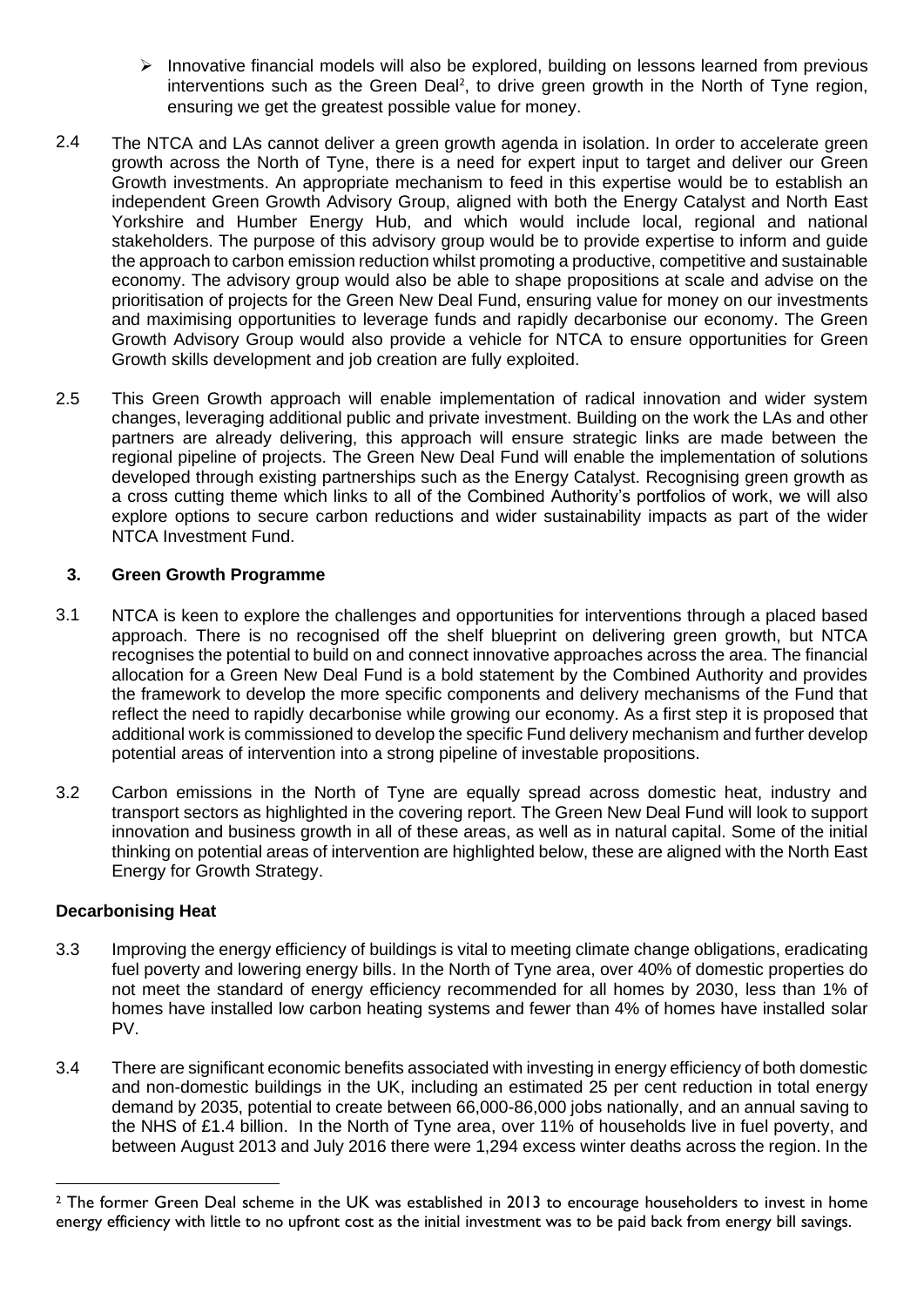North of Tyne region, 14% of properties are not connected to the gas network and there are over 350 properties without a connection to the electricity network.

- 3.5 Reducing domestic carbon emissions provides a major opportunity for green growth and job creation. Potential target areas which could be supported by the Green New Deal Fund include:
	- Establishing a domestic retrofit programme linked to supply chain capability, focusing on SMEs in the supply chain, creating the opportunity for skills development through either academy or apprenticeship schemes for the more technical and labour-intensive aspects of the retrofitting process e.g. solid wall insulation and deep retrofit. To implement a programme like this at scale will require working with central government and local stakeholders to ensure existing and future policy and funding mechanisms are able to deliver a large scale retrofit programme that maximises local skills and supply chain opportunities, as well as fuel poverty and carbon reductions. The Housing and Land Board, chaired by Mayor Redfern, is developing the approach for a domestic retrofit programme as part of the wider approach to housing and will be reporting to Cabinet in due course, including to highlight the scale of required public and private sector investment.
	- Decarbonising off-gas grid homes  $-$  one of the challenges for decarbonising heat is the conversion of older properties off the gas grid, which are typically poorly insulated and/or difficult to insulate, and may even have no existing central heating system. There are an estimated 48,980 domestic properties not connected to the gas network, with less than 0.5% of North of Tyne households claiming the Renewable Heat Incentive payments for low carbon heating systems. Having energy efficient homes is a prerequisite for householders to benefit from cost effective low carbon heating, such as heat pumps.
	- Renewables deployment including the expansion of district heat networks, onshore wind, at scale heat pump deployment and mine water heat for both domestic and commercial buildings.
	- Economic growth opportunities associated with decarbonising the public sector and anchor institutions.
- 3.6 In addition to actions to retrofit existing homes, the NTCA and its constituent authorities are discussing with Government how to rapidly introduce zero carbon standards for new build homes. Given the NTCA's unique urban and rural mix, there is an opportunity to pilot initiatives at scale - including zero carbon neighbourhoods that are low carbon, energy and water efficient, and climate resilient.

# **Decarbonising Transport**

- 3.7 Transport is now the largest source of UK greenhouse gas emissions (23% of the total) and saw emissions rise from 2013 to 2017. Reaching net-zero emissions will require development or enhancement of shared infrastructure such as electricity networks, hydrogen production and distribution. The supportive infrastructure for all cars and vans to be electric by 2050 will require 3,500 rapid and ultra-rapid chargers near motorways to enable long journeys and 210,000 public chargers in towns and cities. Today, there are 21,000 public chargers of all speeds in the UK and 313 within North of Tyne.
- 3.8 Reducing carbon emissions in the transport network provides significant opportunities for jobs growth – with opportunities for associated business expansion and innovation development supported through the Green New Deal Fund. For example, this could include supporting the growth of electric vehicles (EV) manufacturing, including components and batteries. There are already significant EV capabilities in the North of Tyne and a strong supply chain linked to wider North East capabilities. For example, Northumberland based AVID design and manufacture electrified powertrain components and systems for heavy duty and high performance EVs and hybrids. Last mile delivery centres, as a complementary intervention to the 'in progress' Clean Air Zone in Newcastle City Centre, can reduce emissions where final journeys are made via ultra-low emission vehicles.
- 3.9 In addition to actions supported through the Green New Deal Fund, as a member of the North East Joint Transport Committee, the NTCA already works closely with partners to directly facilitate active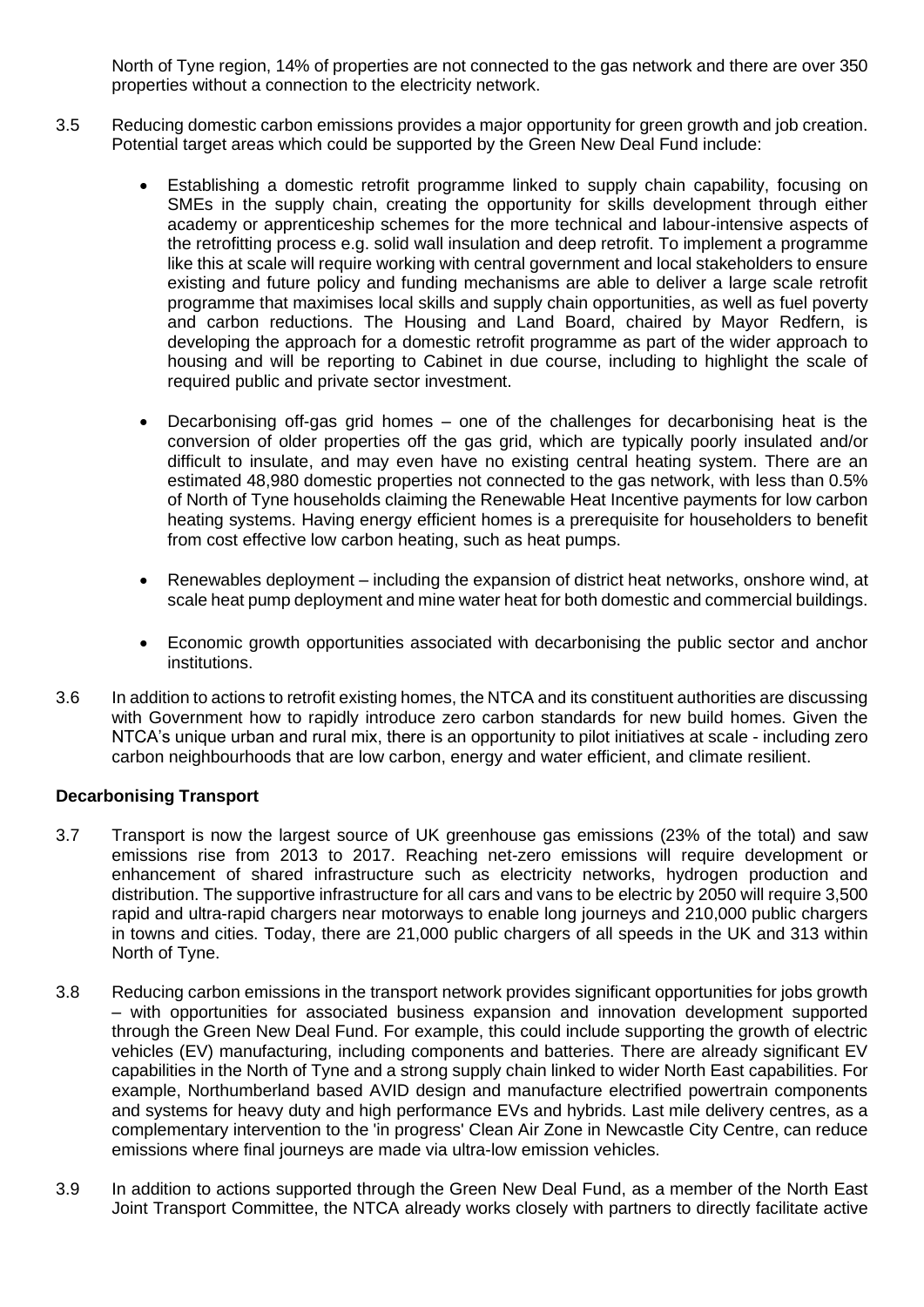and low carbon travel through additional infrastructure and behaviour change. Some of the areas of focus include:

- EV infrastructure the North East was a forerunner in developing a regional EV charging network. However, this is ageing and has been delivered in an ad-hoc way based on previous government funding competitions. NTCA will work with partners to explore suitable business models to strategically expand EV charging infrastructure across the North of Tyne area for both personal vehicles and commercial fleets. This will include opportunities for future Vehicle to Grid mechanisms and linking EV charging infrastructure to renewable generation and storage.
- Continue to encourage walking, cycling and the use of public transport wherever possible to maximise opportunities for emissions reductions and achieving health co-benefits from active travel and improved air quality. Projects to further encourage these changes could be supported through the initiatives outlined in the accompanying paper around "climate emergency and supporting communities to reduce carbon emissions".

# **Decarbonising Industry and Commercial Emissions**

- 3.10 Investing in decarbonisation improves the bottom line and protects companies from rising energy costs, including carbon taxes. Companies across all sectors that demonstrate leadership by committing to 100% renewable energy consistently perform better than their competitors in terms of net profit and earnings before interests and taxes. Decarbonising heat and transport will support the wider decarbonisation of the Industrial and Commercial sectors across North of Tyne.
- 3.11 NTCA will work with partners to explore:
	- Opportunities to support the decarbonisation of major employers and employment sites.
	- How major employers can enhance awareness of, and access to, low carbon skills through avenues including apprenticeships and STEM outreach.
	- Opportunities to support local SMEs to improve their resource and energy efficiency while promoting sustainable travel and resilience to climate impacts.
	- Opportunities to enhance increase market penetration of local SMEs in supply chains, for example retrofitting buildings and renewables deployment.

# **Natural Capital**

3.12 Afforestation, reforestation and other land-management practices such as peatland restoration, absorb carbon from the atmosphere and are therefore critical in the scenario to reaching net zero by 2050. The forestry sector is also a regional asset that can deliver not only substantial carbon reductions but also sustainable economic development. Northumberland's leadership through the Borderlands Inclusive Growth Deal provides commitment and resources to establish a Natural Capital Innovation Zone. This will fuse together the best practice from both environmental stewardship initiatives and economic and social growth initiatives to maximise the full benefit from the countryside within the context of responding to climate change. We will explore opportunities to use the Green New Deal Fund to support jobs growth associated with investment in green and blue infrastructure.

#### **Skills for Green Growth**

- 3.13 There is recognition of the economic growth opportunity arising from the transition away from carbon intensive industries, the need for a just transition, and the focus needed on skills to support green and decent jobs. There is an existing skills gap emerging from an ageing workforce. Nationally, the energy and utility sectors employ 500,000 people, with 20% of the workforce due to retire within 10 years. Across North of Tyne, there are currently 8,100 people employed in the energy and water sector, of which more than 35% (2,835 people) are 50 or older, indicating potential future workforce and skills gaps. There is opportunity for the NTCA to work with the North East LEP and BEIS to assess the implications associated with the transition from carbon intensive industries to green growth and develop the appropriate solutions.
- 3.14 North of Tyne is well placed to capitalise on the green growth skills agenda regionally with assets including strong energy research capabilities at both Newcastle and Northumbria Universities,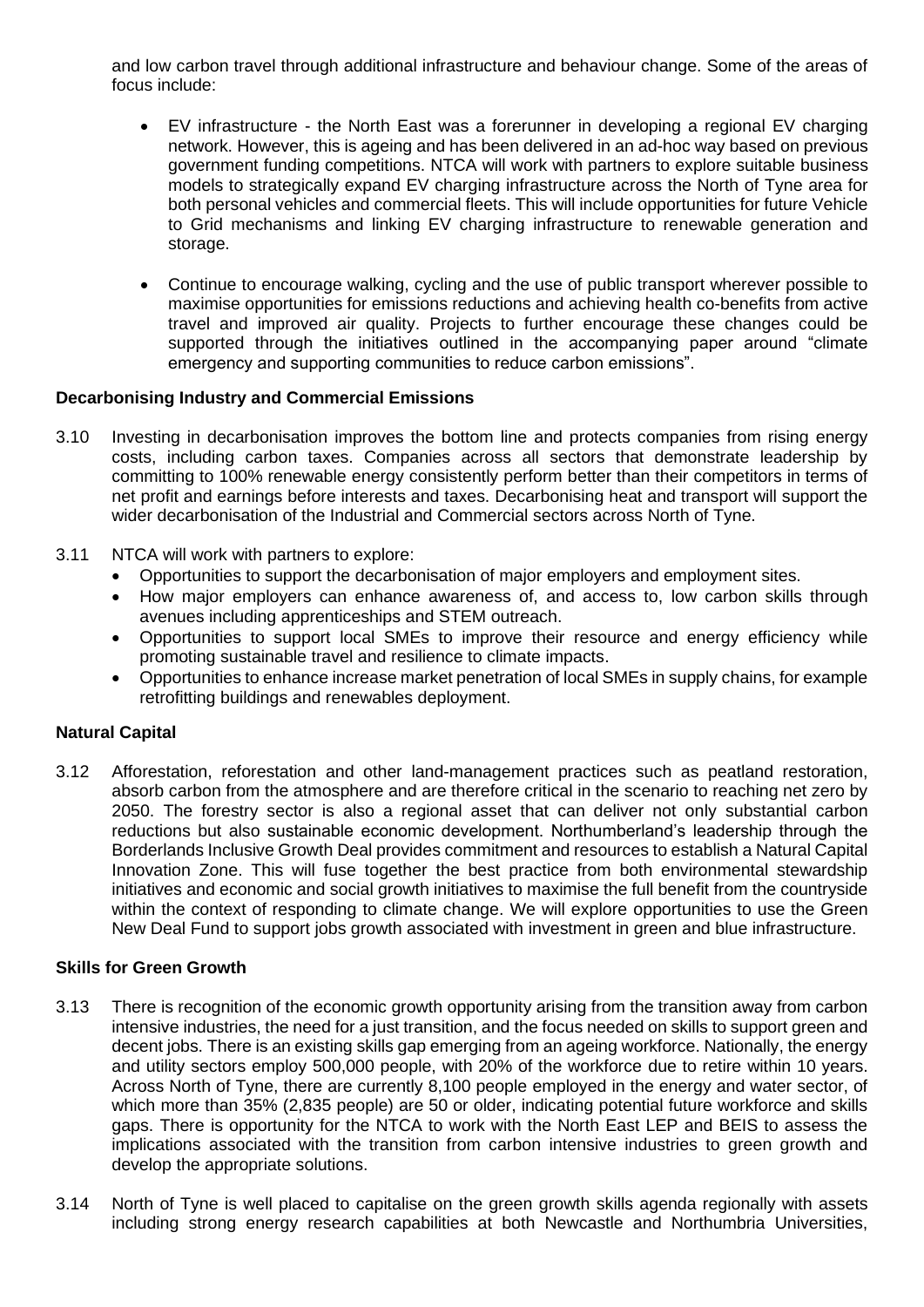Advanced Industrial Solutions in North Shields, Port Training Services in Blyth, and the Newcastle College Energy Academy. In addition, the devolved Adult Education Budget provides the Combined Authority with the opportunity to deliver a more responsive, accessible adult skills offer for residents and employers.

3.15 NTCA will support green growth-related skills development with an emphasis on transferable skills across sectors, working in partnership with businesses and education institutions, to utilise our key assets. Diversity and economic inclusion issues need to be addressed as part of our green growth agenda, including through offshore wind sector deal commitments. We will also create additional training opportunities through the Adult Education Budget and through our forthcoming 'skills for growth programme', which will encompass skills requirements for all our key sectors. This work will complement the existing Skills portfolio and devolution agenda, focusing specifically on new and transitional skills requirements for the low carbon economy, for example training programmes on installation of heat pumps for CORGI registered gas engineers.

# **4. Funding and next steps**

- 4.1 As a first phase, it is recommended that NTCA sets aside £10m over the next three years from the Investment Fund to establish a Green New Deal Fund to deliver decarbonisation schemes at scale whilst stimulating innovation and business growth in the areas of energy efficiency, renewables, and low carbon transport. This will significantly add value to the existing activities and investment in the pipeline of low carbon projects in the region, creating a mechanism to address market failures and stimulate radical innovation and economic growth as we transition to a low carbon economy. It is proposed that additional rapid work is commissioned to further develop the specific Fund mechanism and a clearer pipeline of investable propositions. The NTCA Business Case Development Fund is already in place to support the development of robust business cases where necessary.
- 4.2 It is also recommended to agree a £2m allocation for Green Growth Skills. A full report on the skills requirement for all key sectors will follow in June, including the green growth skills component.
- 4.3 In line with the devolution deal, NTCA will engage with Government to identify options to align existing and new national funding to the Green New Deal Fund. NTCA will also seek alignment of relevant regional spend.
- 4.4 NTCA will develop the appropriate mechanisms required to support the delivery of the Green New Deal Fund, for example, establishing a North of Tyne Green Growth Advisory Group to shape the approach to decarbonisation, develop the pipeline and advise on the allocation of Green New Deal Fund resources. NTCA will continue to work through strategic regional networks such as the Energy Catalyst to identify potential collaborations.
- 4.5 A challenge to quantifying the scale of green growth job opportunities at the local level is a lack of comparable local level data on green jobs to baseline and monitor progress. NTCA will undertake further work in conjunction with partners to develop the evidence base around the scale of the growth and skills opportunities associated with decarbonising the North of Tyne economy. The Combined Authority will also make the case to Government for nationally replicable methodologies and data.
- 4.6 Cabinet will be kept fully up to date with progress on the development and delivery of the programme.

# **5. Impact on Objectives**

5.1 The activity and recommendations detailed in this paper directly contribute towards the Champion of Enterprise, Leaders of Tomorrow, Spark of Innovation and Pride of Place pillars of the North of Tyne Economic Vision.

# **6. Key Risks**

6.1 Risks associated with each funding application will be considered as part of the application and appraisal process. The conditions associated with funding approvals relate to the mitigation of risks.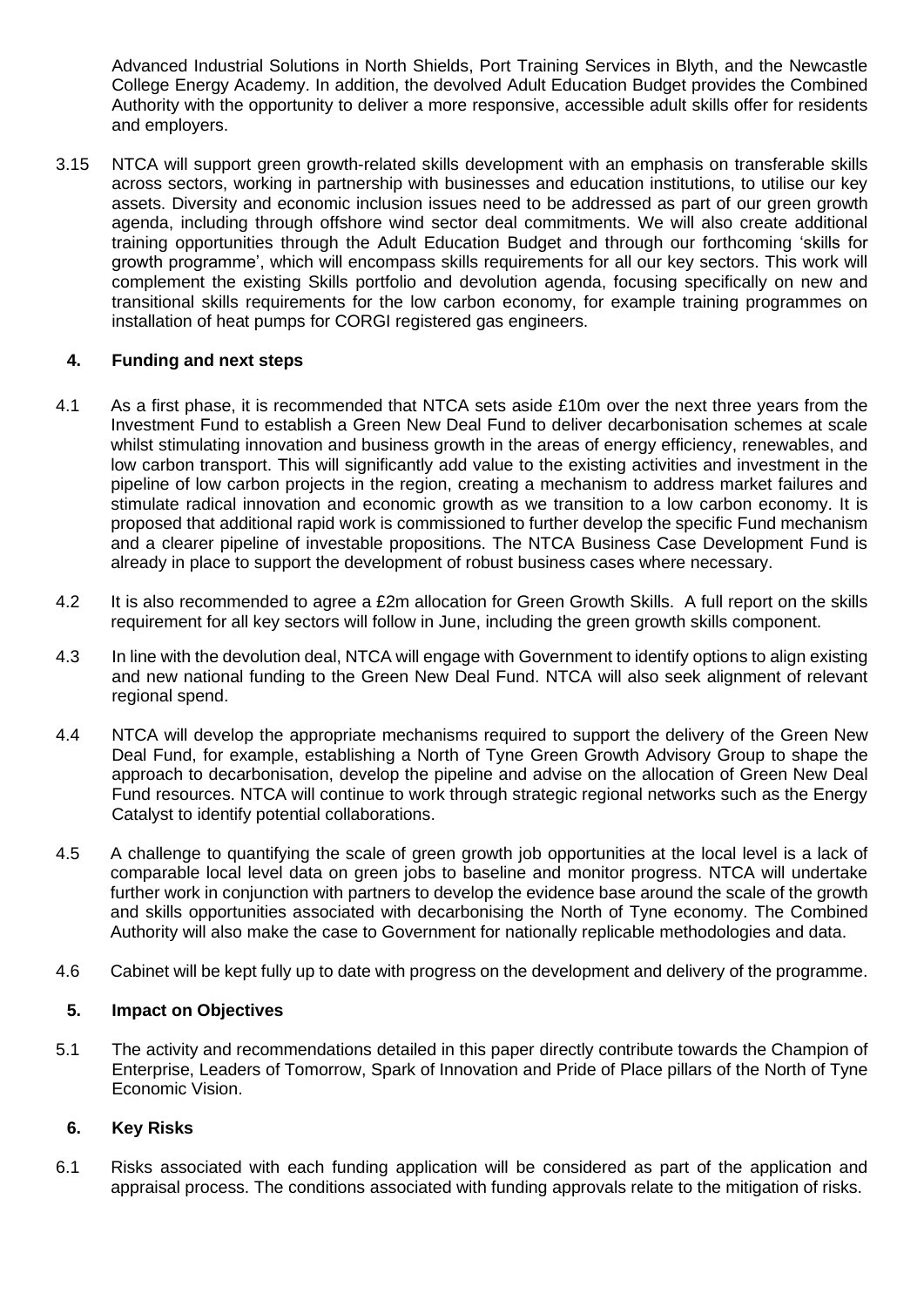# **7. Financial and Other Resources Implications**

7.1 Financial implications associated with the programme allocation and budget approvals proposed in this Report are for a budget allocation of £10m over the next three years for the Green New Deal Fund and £2m allocation for the Green Growth component of the Skills for Growth Programme. Resources are available in the NTCA budget to cover the proposed expenditure. We will seek to maximise collaboration with other funders and agencies supporting the sector wherever possible.

# **8. Legal Implications**

8.1 The Interim Monitoring Officer's comments have been included in this report.

# **9. Consultation and Engagement**

9.1 Key stakeholders have been engaged in the development of the strategic approach set out in this report. This builds on the substantial work already underway by local authorities relating to climate change and reaching net zero which has also been subject to extensive consultation.

# **10. Appendices - none**

# **11. Background Papers - none**

# **12. Contact Officers**

12.1 Janice Rose, Interim Head of Rural Growth, [Janice.rose@northumberland.gov.uk](mailto:Janice.rose@northumberland.gov.uk) Maria Antoniou, Economic Advisor, [maria.antoniou@northoftyne-ca.gov.uk](mailto:maria.antoniou@northoftyne-ca.gov.uk)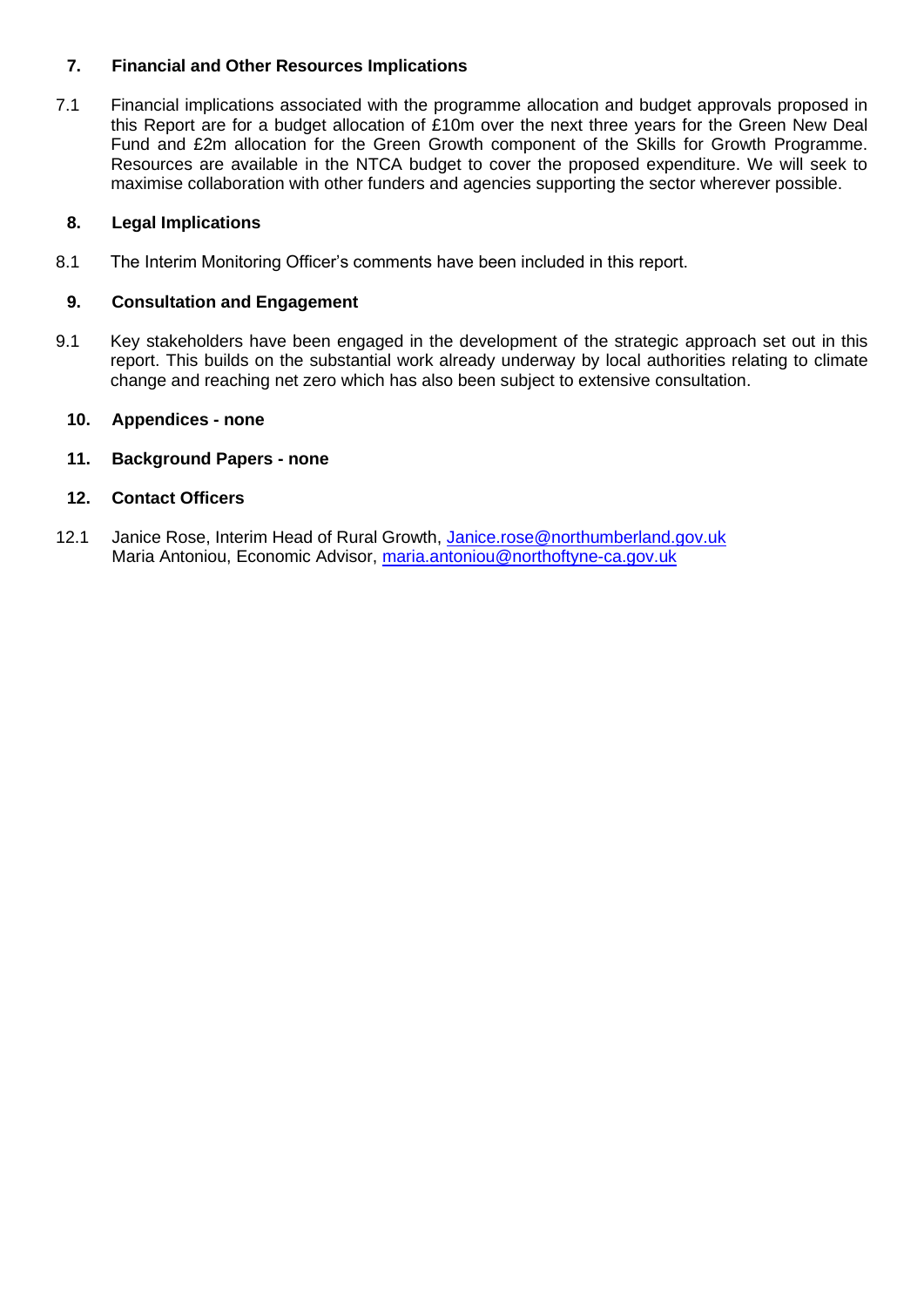

**Subject: Appendix 3 - Climate Emergency and Supporting Communities to Reduce Carbon Emissions Report of: Director of Economic Growth Portfolio: The Mayor**

# **Report Summary**

Climate change is threatening our planet and living standards around the world, and the window of opportunity for containing it to manageable levels is rapidly closing. Part of the challenge of tackling climate change is ensuring that the public are engaged and contribute to achieving net zero emissions. We need compelling narratives for residents, backed up by evidence, to inspire and galvanise public participation in solutions, adoption of technologies and behavioural change. We must ensure no one is left behind as we transition to a low carbon economy, and that benefits are realised for all residents.

This report sets out our proposed approach to addressing the climate emergency and supporting communities to reduce their carbon emissions. As part of this work we are proposing to undertake further development work to establish an NTCA Carbon Reduction Fund and a pipeline of future interventions to support citizen, community and public sector engagement.

#### **Recommendations**

The Head of Paid Service is recommended to:

- i. Note the content of this report and endorse the proposed approach to Climate Emergency and Supporting Communities to Reduce Carbon Emissions which adds value to the work of constituent local authorities;
- ii. Approve a budget of £100k for further development work to establish an NTCA revolving Carbon Reduction Fund, and to set an ambition that this Fund will leverage over £10m of projects. The development work will include establishing proposals for funding and delivery mechanisms to support bottom-up community energy generation proposals;
- iii. Approve funding of £100k to develop a pipeline of future interventions to support citizen, community and public sector engagement; and to commission this work; and agree to receive a report on this in the autumn which will also include feedback from the Citizens' Assembly.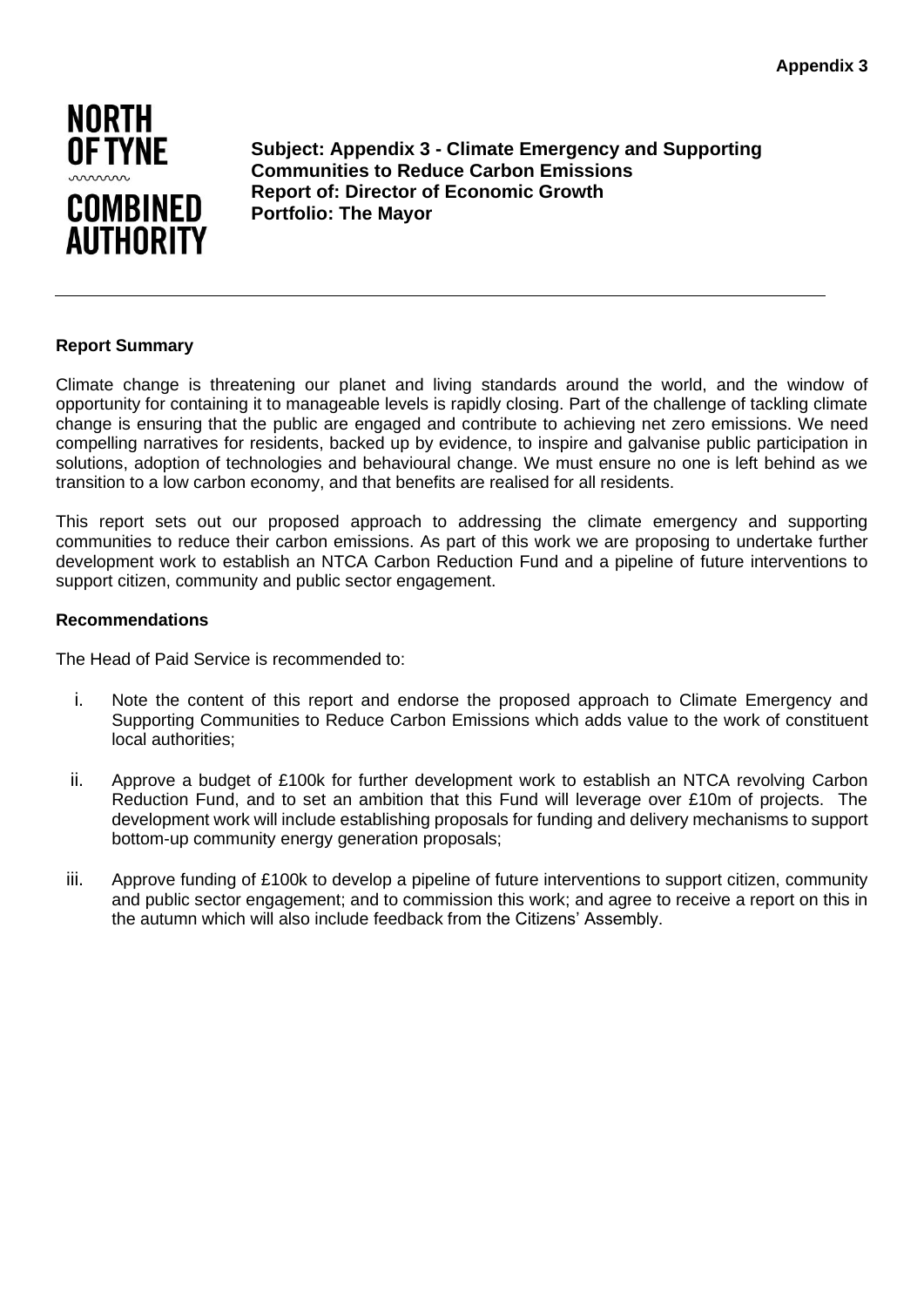# **1. Background Information and Executive Summary**

- 1.1 The United Nations (UN) describes climate change as the biggest threat to life, security and prosperity on earth. To make the transformational changes required, everyone has a role to play, from changing individual behaviour, to public and private sector policy and practices. Collaboration is key to tackling climate change, and NTCA can play a convening role in bringing people and organisations together – whilst also directly supporting the development of project proposals.
- 1.2 As well as reducing emissions by mitigating climate change, it is equally important that we are ready for the effect it has on us and that we are fully prepared for future changes. Some of our communities are already all too aware of the devastating consequences of flooding. The North East Adaptation Study (2008) showed the main impacts likely to affect the area are sea level rise and increased frequency and/or intensity of extreme weather events; we call upon national Government and the Environment Agency to continue to invest in schemes within the region.

# **2. Approach**

- 2.1 This workstream aims to address the climate emergency through implementing effective climate mitigation and adaptation policies developed through extensive stakeholder engagement and based on solid evidence. NTCA's intention is that we develop a mix of policies, interventions and opportunities that inspire and facilitate wider participation in tackling climate change.
- 2.2 We propose aligning this work around four key themes:
	- 1. Policy, evidence and performance
	- 2. Leading by example
	- 3. Championing, influencing and awareness raising
	- 4. Supporting community energy projects and other carbon reducing initiatives

# **3. Policy, Evidence and Performance**

3.1 For NTCA's climate mitigation and adaptation policies to be effective, we need to have a strong evidence base and public support. We need North of Tyne residents to be more engaged with climate change and contribute to achieving net-zero. NTCA can create mechanisms to ensure our work is inclusive and that our citizens have a voice. Examples of actions under this theme include:

# 3.2 • *Climate Adaptation Research*

Detailed information on the impacts of climate change in the North East, and more specifically in the North of Tyne area, are not well understood, with the last publicly available study being over a decade old. Preparing for climate change now and in the future is imperative. Local Authorities (LAs) and other major organisations have robust resilience plans in place, for example, to deal with flooding or extreme weather events. There is an opportunity for the North of Tyne to provide added value to the existing LA work by working with partners to develop the wider evidence base for climate adaptation in the region.

# 3.3 • *Citizens' Assembly*

A Citizens' Assembly is one tool for gathering evidence and advice. It is designed to bring real, deliberative engagement with our citizens that is robust enough to reflect the complexity of the issues at hand. Citizens' Assemblies generate deliberative citizen insight into complex problems facing societies and governments. They actively seek sceptical and opposing views in order to engage a broadly representative sample of the population. A paper on the proposal for a North of Tyne Citizens' Assembly on climate change was approved by Cabinet on the 25th February. The Citizens Assembly, building on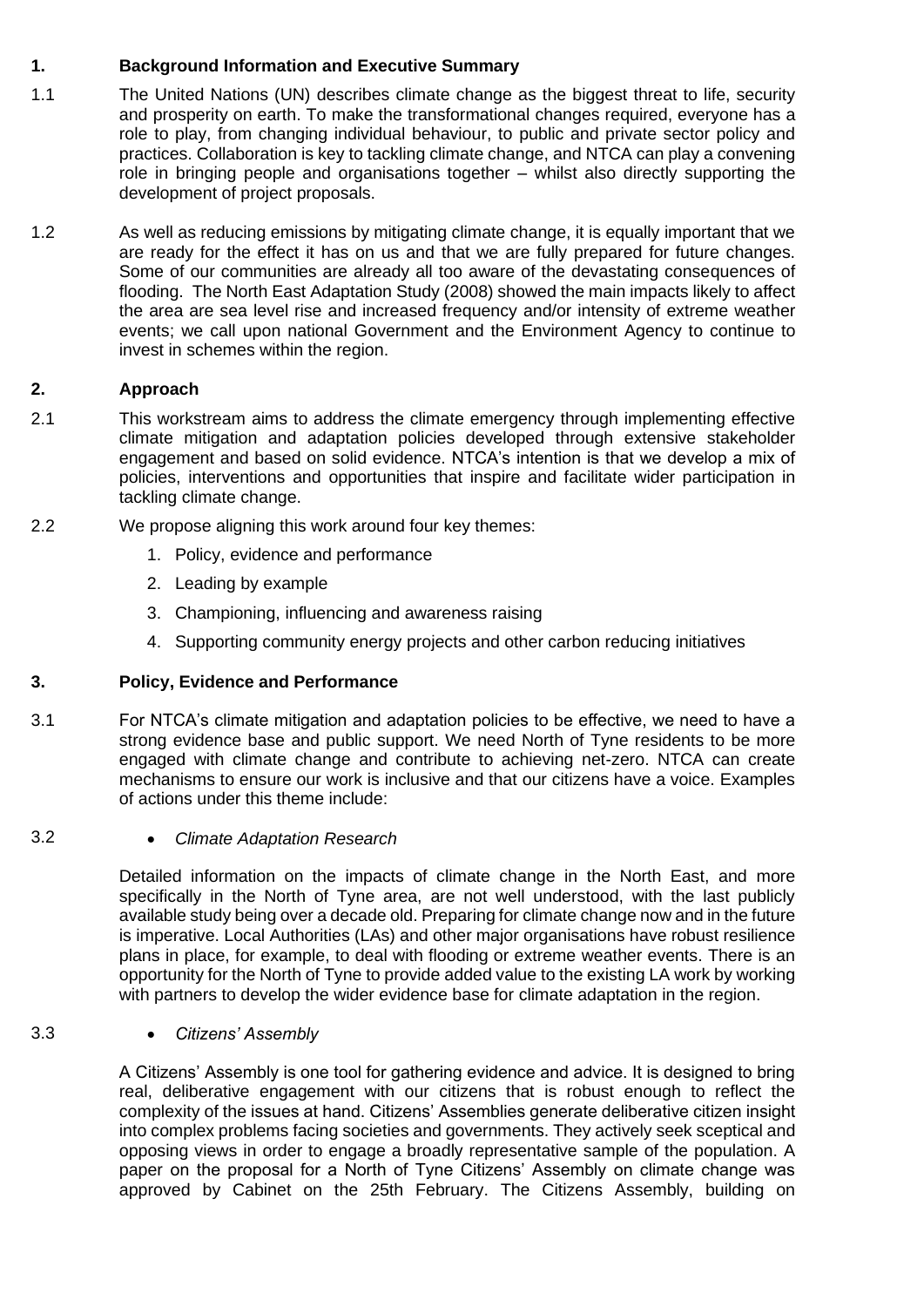engagement with North of Tyne residents, will provide part of the evidence base to develop a pipeline of propositions which add value to the ongoing work of Local Authorities.

3.4 • *Continuously monitor and assess Combined Authority progress in addressing the climate emergency*

> NTCA will continuously review and monitor the progress of the Combined Authority in addressing the climate emergency and ensure that it continues to complement and add value to the work of the Local Authorities. NTCA will also consider opportunities to showcase the achievements and best practice of the NTCA and its constituent authorities. NTCA will also consider appropriate mechanisms to monitor and review carbon emissions.

# **4. Leading by Example**

4.1 It is important that NTCA, along with the constituent LAs, plays a leading role in reducing carbon emissions and preparing for climate change. We will publicly share information on how we achieve our goals and the lessons learned along the way. As a new organisation, NTCA can start from scratch and ensure our policies and decision-making embed climate change. Examples of potential activities include:

4.2 • *Combined Authority to work to become a net zero organisation*

We are currently undertaking research into NTCA's emissions (from building, staff, travel etc), establishing where and how we can reduce or eliminate those emissions and where we cannot, consider quantifiable and verified offsetting options e.g. tree planting accredited under the Government's Woodland Carbon Code.

4.3 • *Incorporating climate change and other environmental considerations into NTCA decision making* 

> This involves making sure that climate change and other environmental impacts are properly considered in the decisions the NTCA makes e.g. investment decisions, campaign support etc. This will require a review of how NTCA decisions are currently made and what options exist to incorporate environmental sustainability into NTCA processes.

4.4 • *Training for staff* 

NTCA will look to provide training for staff to understand their own carbon footprint and the actions they can take to reduce it. The training will help staff understand what climate change is, the science behind it and national and local policy.

# **5. Championing, Influencing and Awareness Raising**

- 5.1 NTCA will use its influencing position to champion climate change action and green growth, both in the North of Tyne region and beyond. It is recommended that the NTCA sets a budget of £100k to develop the propositions which will support this work, with a focus on NTCA activities supporting key collaborations across sectors and awareness raising activities. A report will be prepared in due course on the specific proposals for investment.
- 5.2 NTCA can supplement the work of LAs to provide residents with accurate and regionally relevant information about the climate emergency, the benefits of taking action, both for individuals and the wider community, and where residents can access help and support. This may be through specific NTCA campaigns and projects, or through supporting external campaigns. For example, this could include projects which provide information about opportunities to buy local (reducing carbon emissions from transport costs and supporting local firms to create jobs) or to support urban gardening projects.
- 5.3 The Mayor's manifesto highlights the importance of environmental education in tackling climate change and protecting the environment. Environmental education is about encouraging a considered respect for nature and how people can live sustainably. NTCA will explore initiatives which encourage critical awareness and promote the individual and collective development of creative solutions to environmental problems.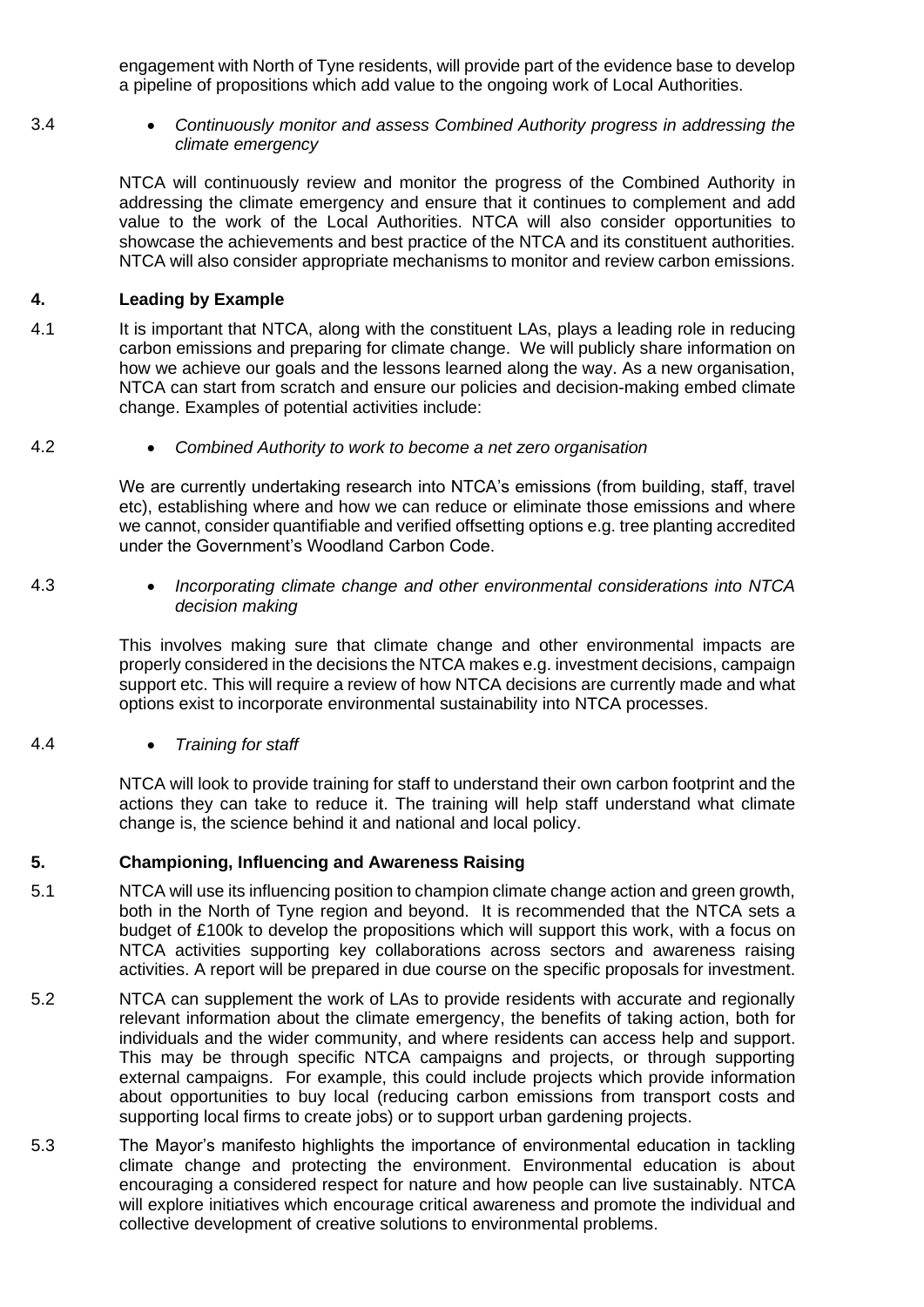- 5.4 The Combined Authority is keen to support work in schools to support reducing carbon emissions and will look to achieve this through initiatives such as:
	- World-class environmental education the Cabinet approved the pledge made by the Mayor in August 2019 for every school in NTCA region to have a United Nations accredited climate change teacher. NTCA is working with EduCCate Global to promote and deliver the programme for the benefit of North of Tyne schools.
	- Linking with STEM outreach initiatives work with organisations like the Institute of Civil Engineers to develop projects in schools which encourage climate-proof design and sustainability e.g. building wind turbines from recycled materials.
	- Working with schools and communities alongside constituent authorities to enhance public spaces and green travel routes in a way that captures carbon,
	- Developing different engagement methods using our digital strengths and gaming capability to create new and innovative ways to reach residents of all ages.
- 5.5 The Combined Authority will continue to work with constituent LAs, the North East LEP and the wider North East region to develop asks from Central Government in line with regional ambitions. Potential areas of opportunity are outlined in the accompanying papers and will be developed in the NTCA's submission to the Comprehensive Spending Review. Where appropriate, the NTCA will work with constituent LAs to respond to consultations on environmental issues.
- 5.6 The Combined Authority will use its convening power to influence others, for example, to work with our NHS partners in the Integrated Care Partnership to develop joint work on tackling the climate emergency and promoting local sustainability.

#### **6. Supporting community energy projects and other carbon-reducing initiatives**

- 6.1 Energy and low carbon are key areas of the devolution deal, as well as a key sectoral strength for the North of Tyne. The Mayor's manifesto prioritises the development of community energy schemes, which can provide economic, social and environmental benefits. Community energy schemes can include renewable electricity and heat generation; energy efficiency; awareness/education schemes; smart technologies; electric vehicles or lower carbon transport activities; and collective purchasing or switching.
- 6.2 The North East has the lowest number of community energy schemes in the UK. The Rural Community Energy Fund is delivered by the Local Energy Hubs across England and provides feasibility and project development funding for rural community groups. This fund has outreach officers, including one based at the North East LEP who is working with rural communities across the North East and Tees Valley, including the North of Tyne area. There are number of emerging schemes in the region, and support available from partners, including Northern Powergrid. NTCA can add value to this activity by working in collaboration with the North East, Yorkshire and Humber Energy Hub and the North East LEP to explore models for funding and delivering bottom up energy generation projects. This will build on the project development support available through the Rural Community Energy Fund and forms part of the wider approach to develop a Carbon Reduction Fund.
- 6.3 NTCA will explore proposals to create a revolving Carbon Reduction Fund which would support zero carbon projects with a long-term return. Such a fund could support the delivery of projects focusing on energy generation or reduction in carbon emissions. The fund could be targeted at projects that require a flexible approach to finance, due to the nature of the lead organisation (e.g. a community organisation unable to secure the necessary level of funding from commercial sources); the nature of the technology involved (e.g. new innovative approaches); or if NTCA involvement would significantly speed up delivery. NTCA will work with LAs, the North East LEP and the North East, Yorkshire and Humber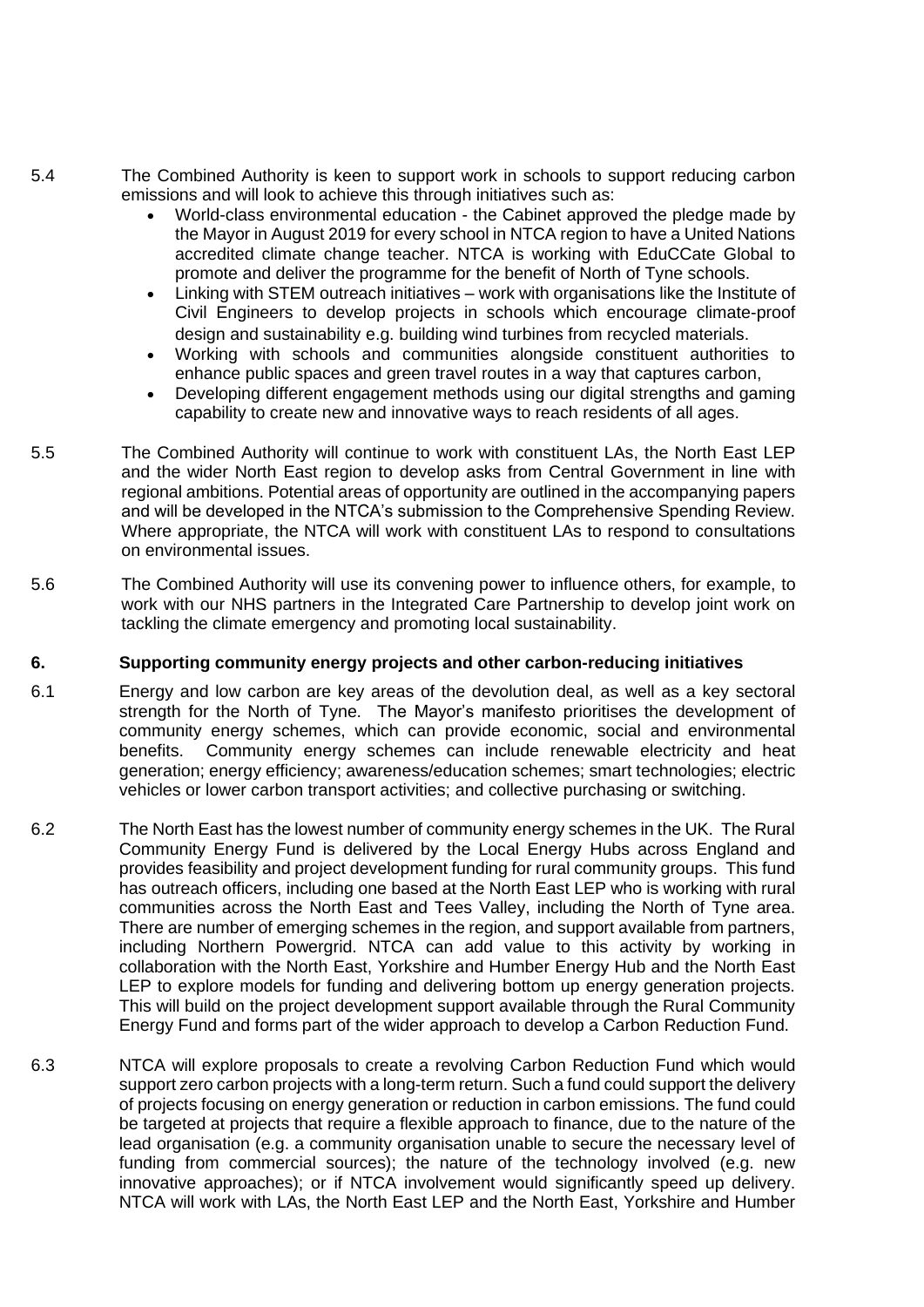Energy Hub to develop a proposal which builds on best practise, looking at other possibilities, including Green Bonds.

# **7. Next steps**

- 7.1 Officers will develop proposals for the Carbon Reduction Fund. This will include working in collaboration with partners to develop a funding and delivery mechanism to support renewable energy generation, including community energy projects. Following the development work, full proposals for a Fund will be presented to Cabinet for discussion – with an ambition that the Fund would support over £10m of projects.
- 7.2 It is recommended that an allocation of £100K is agreed to develop the interventions to support citizen, community, business and public sector engagement. This will enable the NTCA to work with Local Authorities and other stakeholders to play a convening role and support collaboration across sectors on issues relating to climate change. A report will be prepared for in due course on the specific proposals for investment.
- 7.3 NTCA will work with partners to examine the evidence base for climate adaptation in the North of Tyne region. This will help to establish what evidence may be needed to inform investment decisions and whether there would be value in commissioning further work to establish a NTCA approach to climate adaptation.
- 7.4 NTCA will start work to assess the carbon emissions of the Combined Authority and work towards becoming a net zero organisation. This will include a review of options to incorporate climate change and environment into NTCA decision making. NTCA will also develop a climate change awareness training programme for NTCA staff.
- 7.5 Cabinet will be kept fully up to date with the progress on the development and delivery of the programme.

# **8. Potential Impact on Objectives**

8.1 The activity and recommendations detailed in this paper directly contribute towards the Champion of Enterprise, Leaders of Tomorrow, Spark of Innovation and Pride of Place pillars of the North of Tyne Economic Vision.

# **9. Key Risks**

9.1 Any risks relating to the development work will be considered and managed through each commission.

#### **10. Financial and Other Resources Implications**

10.1 Resources are available in the NTCA budget to cover the proposed expenditure.

# **11. Legal Implications**

11.1 The Interim Monitoring Officer's comments have been included in this report.

# **12. Consultation/Engagement**

- 12.1 The three portfolio leads have been consulted for this paper.
- **13. Appendices – none.**
- **14. Background Papers**
- 14.1 Climate Change a suggested North of Tyne approach on Engagement with Citizens Citizens' Assembly

# **15. Contact Officers**

15.1 NTCA Officers: Lizzie Lunn and Leanne Wilson

[Elizabeth.lunn@northoftyne-ca.gov.uk](mailto:Elizabeth.lunn@northoftyne-ca.gov.uk) and [Leanne.wilson@northoftyne-ca.gov.uk](mailto:Leanne.wilson@northoftyne-ca.gov.uk)